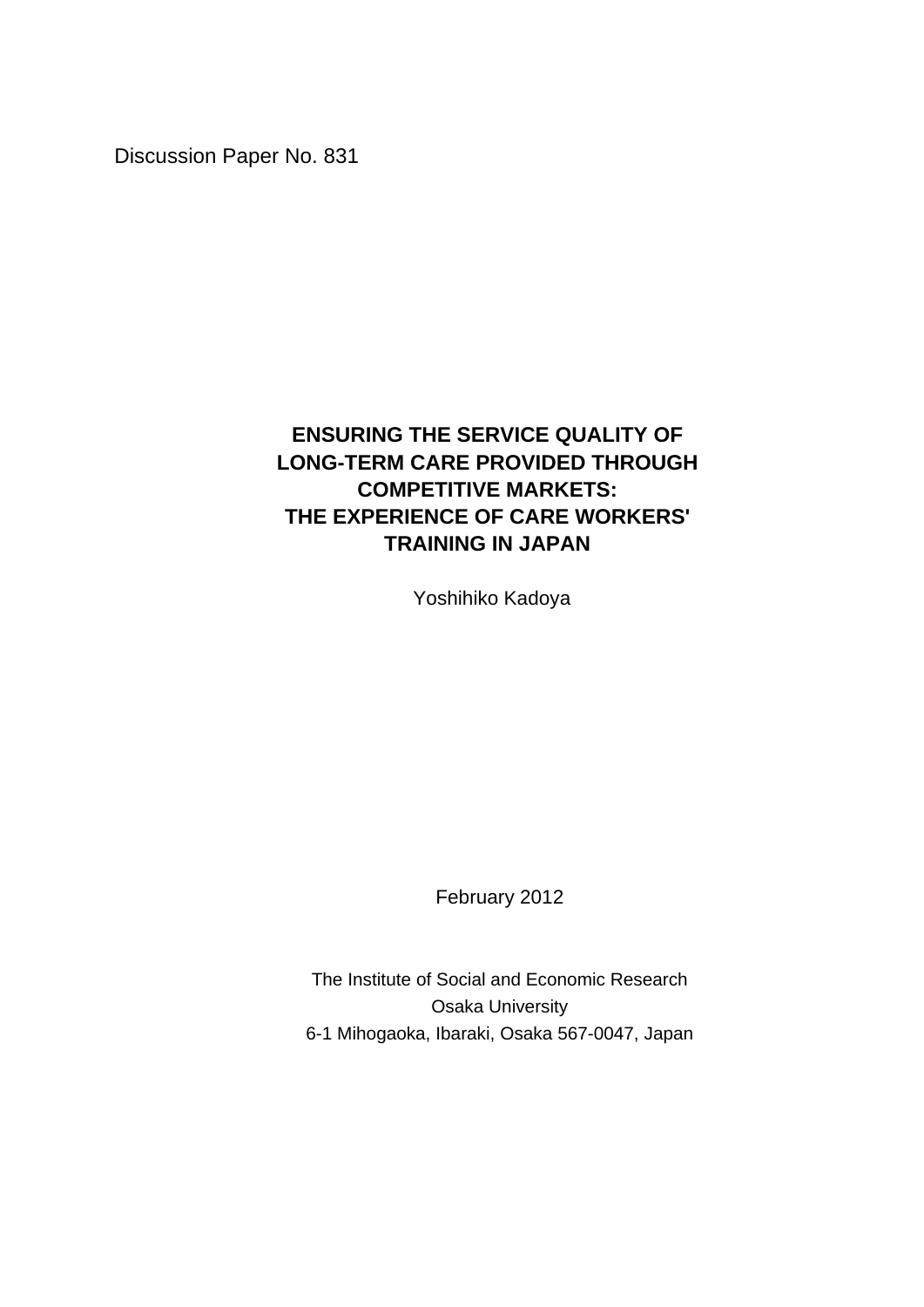## **Ensuring the Service Quality of Long-Term Care Provided through Competitive Markets: The Experience of Care Workers' Training in Japan**

**Yoshihiko Kadoya**\*

*Institute of Social and Economic Research, Osaka University*  kadoya@iser.osaka-u.ac.jp

Feb 13, 2012

#### Abstract

Ensuring the service quality of long-term care provided through competitive markets is a major concern among the governments of OECD members. The public officials in these nations recognise the importance of care workers' training to address this issue. However, most of them have hesitated to introduce comprehensive training due to financial constraints. Analysing the experience of Japan, this paper reveals that governments can ensure the financial sustainability of care workers' training by aiming at the best possible long-term care.

Key words: Long-Term Care, Quality Assurance, Care worker's training, Japan, The United States

 $*$  This paper has benefited from the discussion s and comments made by the participants of the 19<sup>th</sup> IAGG World Congress, I particularly thank Dr. Lydia Li and Professor Yutaka Shimizu for their input on care workers' training in the United States and Japan.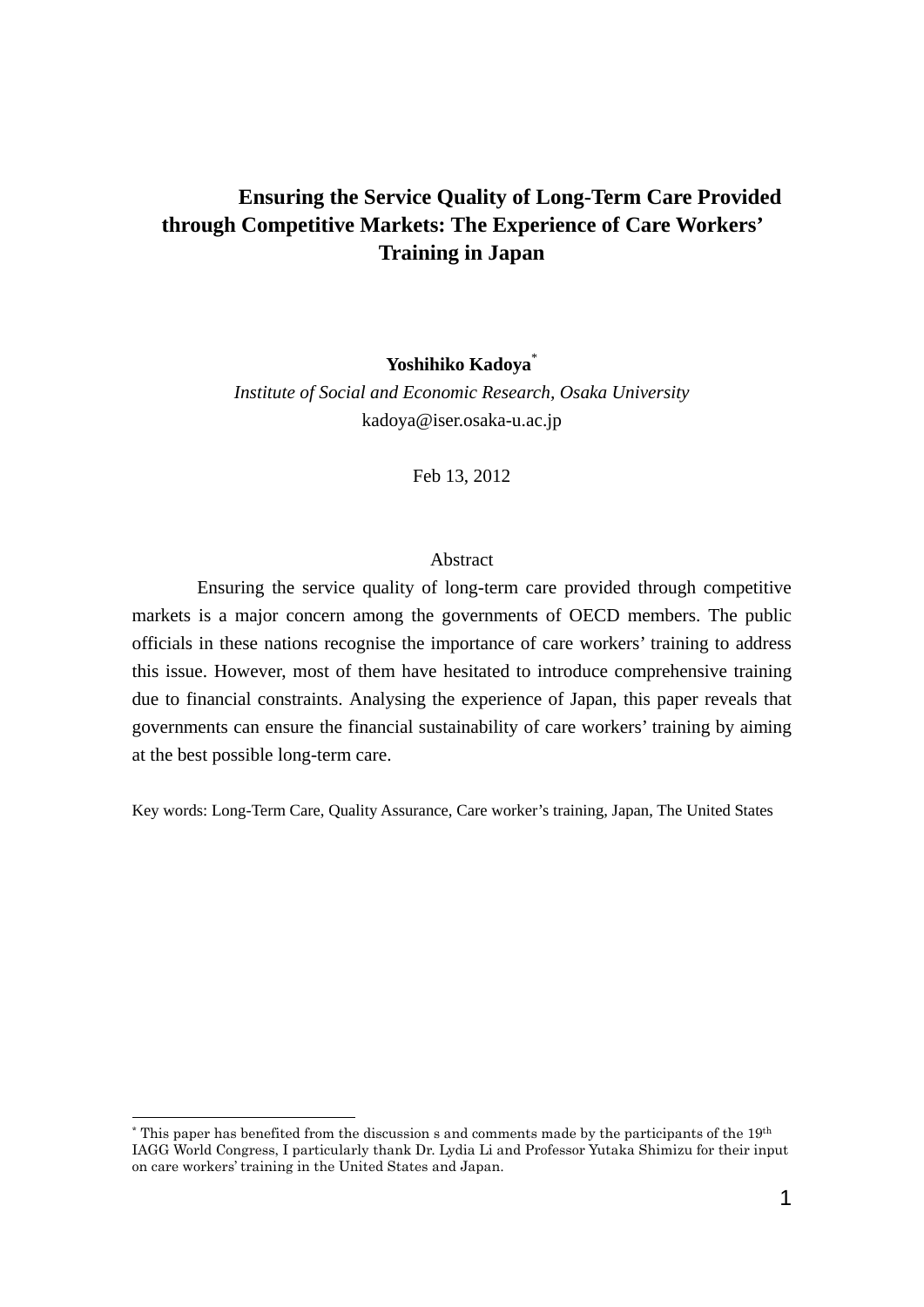## **Introduction**

Providing long-term care for older people (hereinafter, long-term care) through competitive markets is inherently problematic (Lipsky, 1980; Nyman, 1994; Wiener et al, 2007; Donabedian, 1987; Hansmann, 1980). On one hand, governments of the Organization for Economic Co-operation and Development (OECD) member nations cannot afford to respond directly to today's long-term care service needs. The bureaucratic model that led to an adherence to prescribed procedures has experienced rapid changes in society (Thomas, 2006). In this context, non-government sectors are more flexible and specialized in the service field. Nonetheless, long-term care service provision through competitive markets tends to leave the users vulnerable to the profit-driven whims of private-sector providers. Unlike choosing a grocery store that can be easily replaced by others, the choice of necessary long-term care providers, such as nursing homes, greatly influences people's quality of life. In fact, a great number of elderly people have suffered from unsatisfactory care for decades in the competitive market of care for the elderly (OECD, 2005).

A common cause of unsatisfactory care is the lack of care workers' training. The OECD (2005) surveyed twelve selected member nations' public officers. All of them answered that "recruiting and training capable and skilful care workers" was a policy concern (Table 1). Nonetheless, what makes this issue difficult to tackle is that comprehensive care worker training can be quite costly, as the necessary number of care workers has been rapidly increasing in this aging era. The market nature of profit maximisation prevents service providers (e.g., nursing homes) from making such expenditures. Governments clearly need to intervene in this matter by partly/fully covering such expense. Yet, governments may not be able to afford sustaining such an increasing expense, particularly in current economic climates.

This paper, therefore, examines the provision of long-term care service through competitive markets, considering care workers' training as a critical factor in ensuring quality of care. Two research questions guide the empirical research:

1. How does care workers' training enhance the quality of aged care services?

2. How can governments finance the cost of care workers' training?

To this end, the empirical study is divided into two parts. The first part investigates the effect of care workers' training. The second part examines the financial sustainability of the training.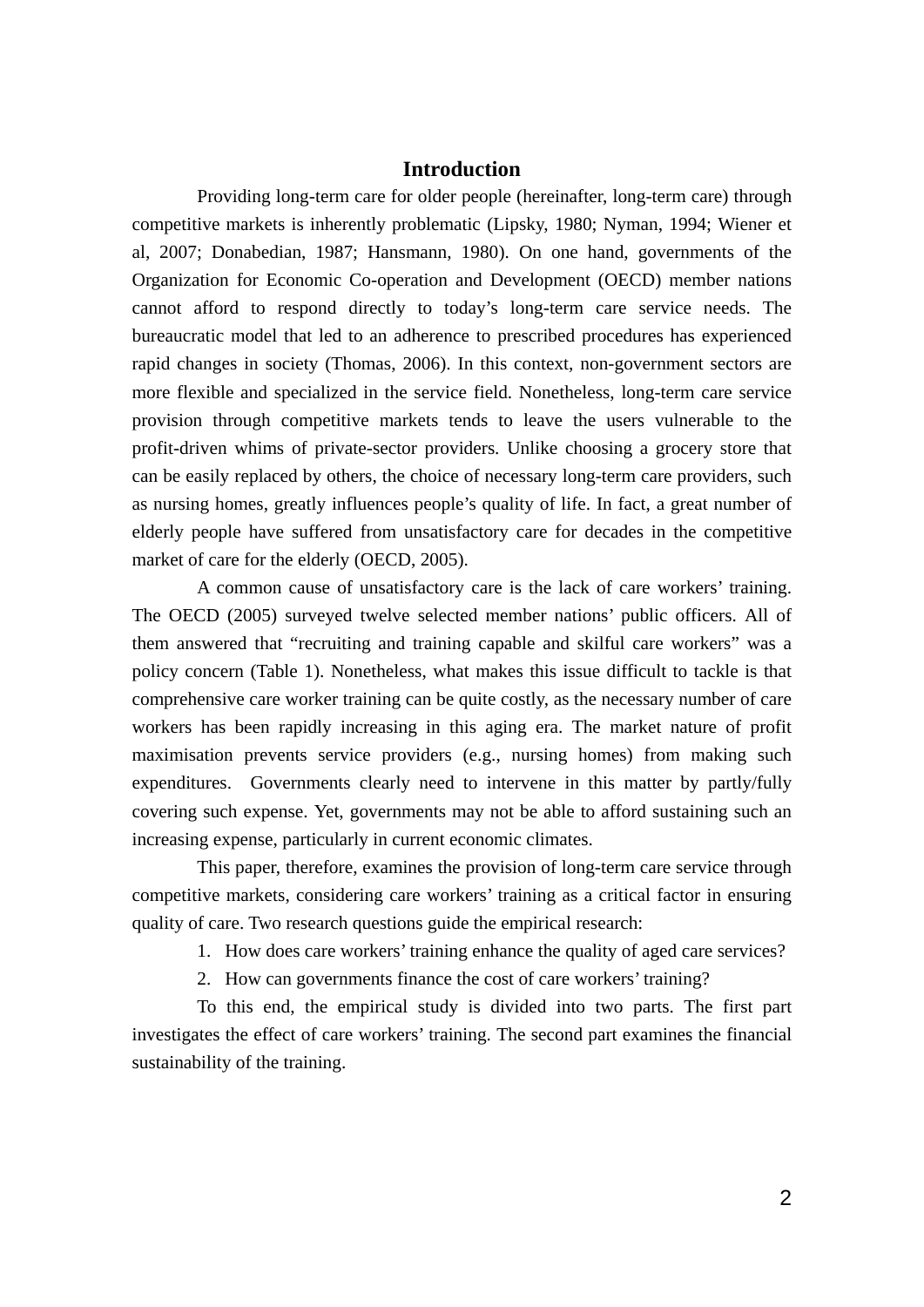| Group of issues mentioned                                      | Countries                                                       |
|----------------------------------------------------------------|-----------------------------------------------------------------|
| Recruiting and retaining an adequately educated and skilled    | Twelve countries that replied to this question                  |
| workforce; improved qualification of staff                     |                                                                 |
| Implementation or further development of a quality assessment  | Austria, Korea, United States                                   |
| and monitoring system                                          |                                                                 |
| Co-ordination of care service                                  | Canada, Hungary, Germany                                        |
| Building quality and amenity                                   | Hungary, Japan                                                  |
| Other supply constraints: downward pressure on fees/inadequate | New Zealand, United Kingdom, Korea (shortage of government)     |
| fees paid to providers; lack of enough time for staff          | subsidies)                                                      |
| Access to broader range of services, more differentiation      | Norway, Austria (number of short-stay units)                    |
| Other mentioning of "top concerns" (country specific)          | Use of physical restraints (Japan); Number of liability claims; |
|                                                                | lack of liability insurance for long-term care (United States)  |

Table 1. Policy Concerns about the Quality of Nursing Home Care

Note: Data are based on replies from national administrators to the following question: "What are the top three concerns in your country in terms of quality of institutional care?" Source: OECD (2005: 69)

## **Methods**

The first part of this paper compares the cases of Japan and the United States, as these are the only nations that impose minimum training requirements for care workers nationally. Then, the second part examines the case of Japan.

## *Overview of Care Workers' Training*

Many nations have already realized that the improvement of care workers' skills and qualifications is significant to ensuring quality of care. As mentioned earlier, public officials commonly raise insufficient training for care workers as a policy concern.

In reality, care workers' training has been seriously overlooked in most countries. In fact, only the United States and Japan have imposed national minimum training requirements for care workers. All other countries have yet to define fully who care workers are, because care institutions in these countries can hire anyone to provide long-term care<sup>1</sup>.

In the United States<sup>2</sup> and Japan, on the other hand, training is required to be a care worker. Compare the situation to driving a car. One does not need a driver's license to drive a car on private property, but a license is required to drive on public roads and it is illegal otherwise. Likewise, everyone in the United States and Japan can provide long-term care to family members, friends, and others casually. Without required training, however, one cannot provide long-term care through 'public channels', which is Medicaid long-term care facilities in the United States<sup>3</sup> and the universal long-term care insurance scheme in Japan. It is illegal.

 $1$  "Care worker" mentioned here does not include medical staff such as medical doctors and nurses.

 $2\,$  Some states do not require any training for the category of Personal and Home Care Aides.

<sup>&</sup>lt;sup>3</sup> In the United States, all long-term care facilities, including for-profit and non-profit ownership, are required to register with the local governments (state governments in most cases). Therefore, "public channels" here does not mean public institutions only.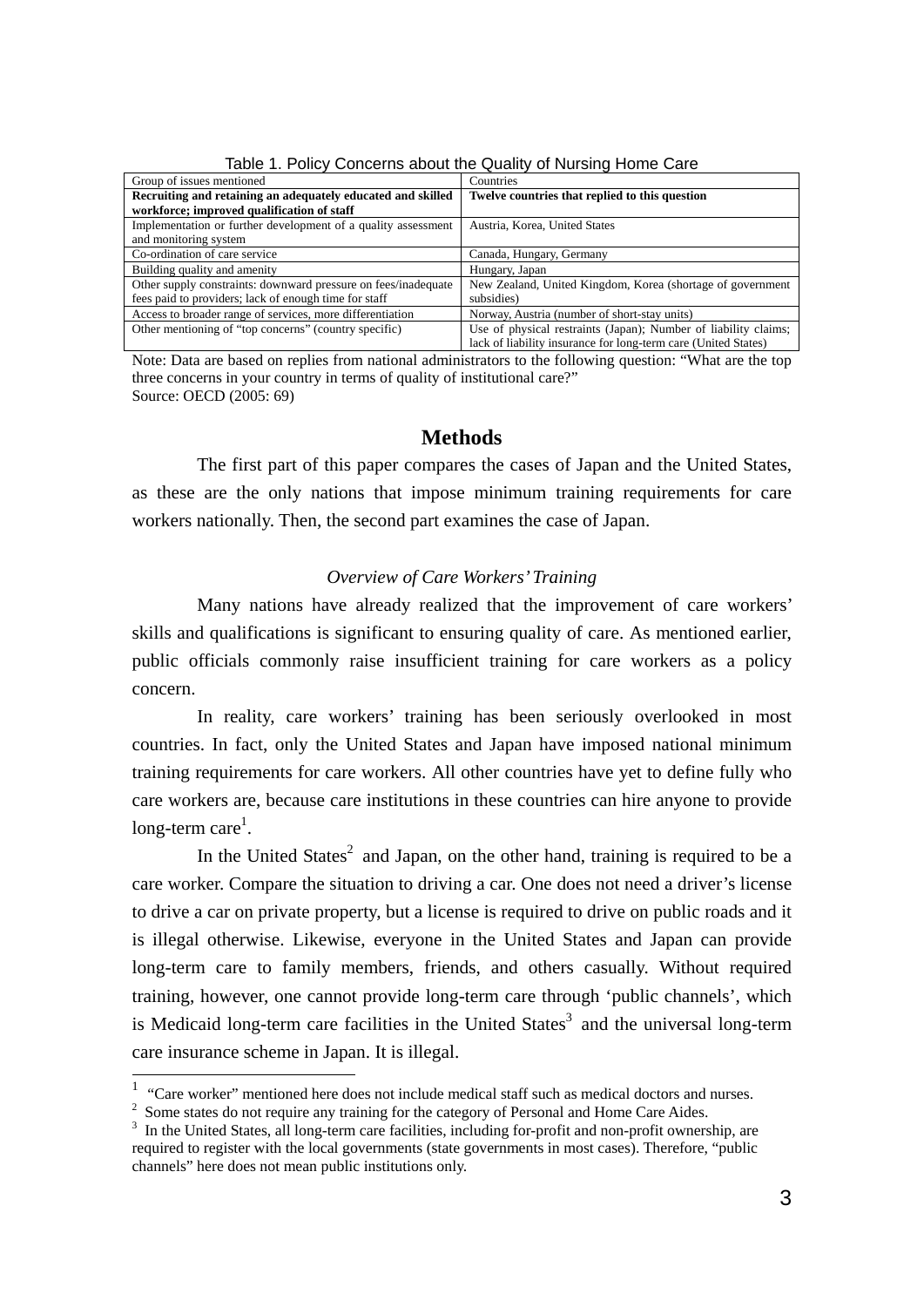Yet, the United States and Japan have very different approaches toward care workers' training. The training in the United States is concise and focuses on exercising proper care and protecting care workers from their potential job risks, including injury. In Japan, on the other hand, the training is comprehensive and focuses on understanding care recipients in order to recognize their detailed care needs.

## *Definition of Care Worker*

Table 2 reviews the definitions of care workers in the United States and Japan. Although they have different names, their tasks are similar. They mainly give Activities of Daily Living (ADL) supports to care recipients at care facilities (i.e., nursing homes) and in recipients' homes.

The roles of Nursing Aides and Assistant Nurses are, however, slightly different due to the difference of long-term care systems in the two nations. In the United States, Nursing Aides, Home Health Aides, and Personal Home Care Aides are called Direct-Care Workers. They all work mainly in long-term care industries. In Japan, on the other hand, Nursing Assistants mainly work at hospitals, not in long-term care industries, though Certified Care Workers and Trained Home-Helpers mainly work at long-term care industries<sup>4</sup>.

The difference is rooted in the definition of 'long-term care' in these countries. As Figure 1 shows, the means-tested long-term care scheme is uniquely in charge of long-term care in the United States. In Japan, on the other hand, long-term care exists across three different schemes. Whereas the universal long-term care insurance scheme covers elderly-related conditions only, medical-related long-term care and disabled-related long-term care are covered, respectively, by the universal healthcare scheme (i.e., hospitals) and the universal disabled care scheme (i.e., disabled care facilities).

<sup>&</sup>lt;sup>4</sup> Certified Care Workers and Trained Home-Helpers also work at later-mentioned disabled care facilities.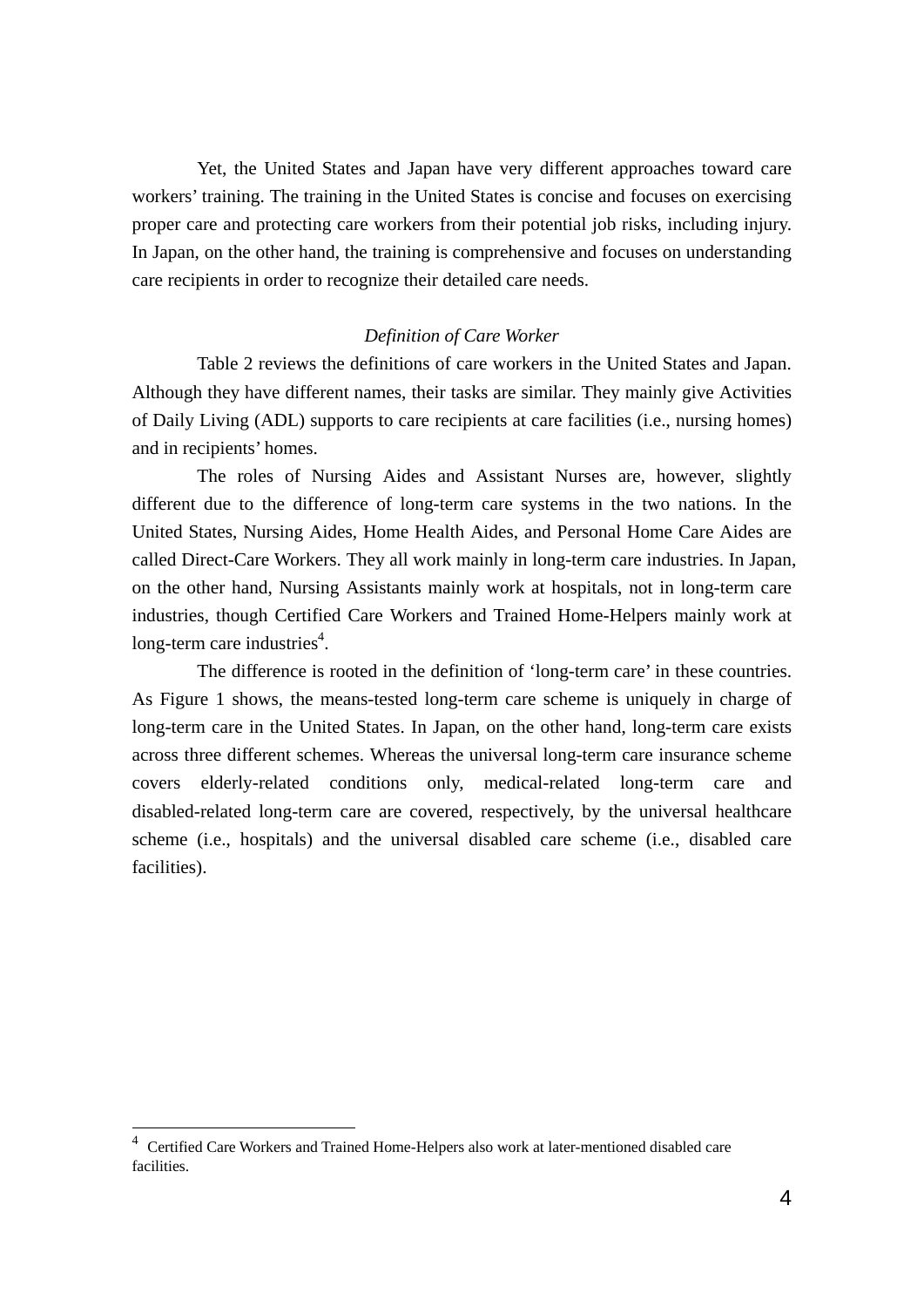Table 2. Definition of Care Workers in the United States and Japan

| The United States (Direct-Care Workers)                                               | Japan (care workers)                                                    |
|---------------------------------------------------------------------------------------|-------------------------------------------------------------------------|
| <b>Nursing Aides</b> generally work in nursing homes, although some                   | <b>Assistant Nurses</b> generally work in hospitals, although some      |
| work in assisted living facilities, other community-based                             | work in institutional care ( <i>i.e.</i> , nursing homes). They support |
| setting, or hospitals. They support residents' ADL, such as                           | patients' (residents') ADL, such as eating, dressing, bathing, and      |
| eating, dressing, bathing, and toileting. They also perform                           | toileting. They also perform clinical tasks such as range-of            |
| clinical tasks such as range-of-motion exercises and blood                            | motion exercises and blood pressure readings.                           |
| pressure readings.                                                                    |                                                                         |
| <b>Home Health Aides</b> provide essentially the same care and                        | Certified Care Workers "provide appropriate advice and                  |
| service as nursing assistants, but they assist people in their                        | coordination as well as personal care to cope with physical             |
| homes or in community settings under the supervision of a                             | and/or mental situations of those who need help in daily life,          |
| nurse or therapist. They may also perform light house keeping                         | based on professional knowledge and skills". (Certified Social          |
| tasks such as preparing food or changing linens.                                      | Workers and Certified Care Workers Law of 1987)                         |
| <b>Personal and Home Care Aides<sup>5</sup></b> may work in either private or         | Trained Home-Helpers "are registered under the exclusive                |
| group homes. In addition to providing assistance with ADL,                            | qualification name of THH <sup>6</sup> " (Enforcement Order Article     |
| these aides often help with housekeeping chores, meal                                 | $3-1(2)$ , Long-Term Care Insurance Law). The tasks include a)          |
| preparation, and medication management. They also help                                | "care services" such as the assist of eating, bathing, clothing,        |
| individuals go to work and remain engaged in their                                    | and moving; b) assisted housekeeping such as cooking, laundry,          |
| communities. Consumers directly employ and supervise a                                | cleaning, and shopping; c) mental care for care recipients and          |
| growing number of these workers.                                                      | their family; and d) care advice for care recipients' family            |
|                                                                                       | members (National Trained Home-Helper Council, 2010).                   |
| .<br>$\mathbf{r}$ and $\mathbf{r}$ and $\mathbf{r}$ and $\mathbf{r}$ and $\mathbf{r}$ |                                                                         |

Note: ADL indicates Activities of Daily Living. Source: Bureau of Labour Statistics (2010)

<sup>&</sup>lt;sup>5</sup> They have many titles, including personal care attendant, home care worker, personal assistant, and direct support professional (the latter work with people with intellectual and development disabilities).

<sup>&</sup>lt;sup>6</sup> Although THH is a prefectural license, the required qualifications (training) are designated by the Ministry of Health, Labour, and Welfare.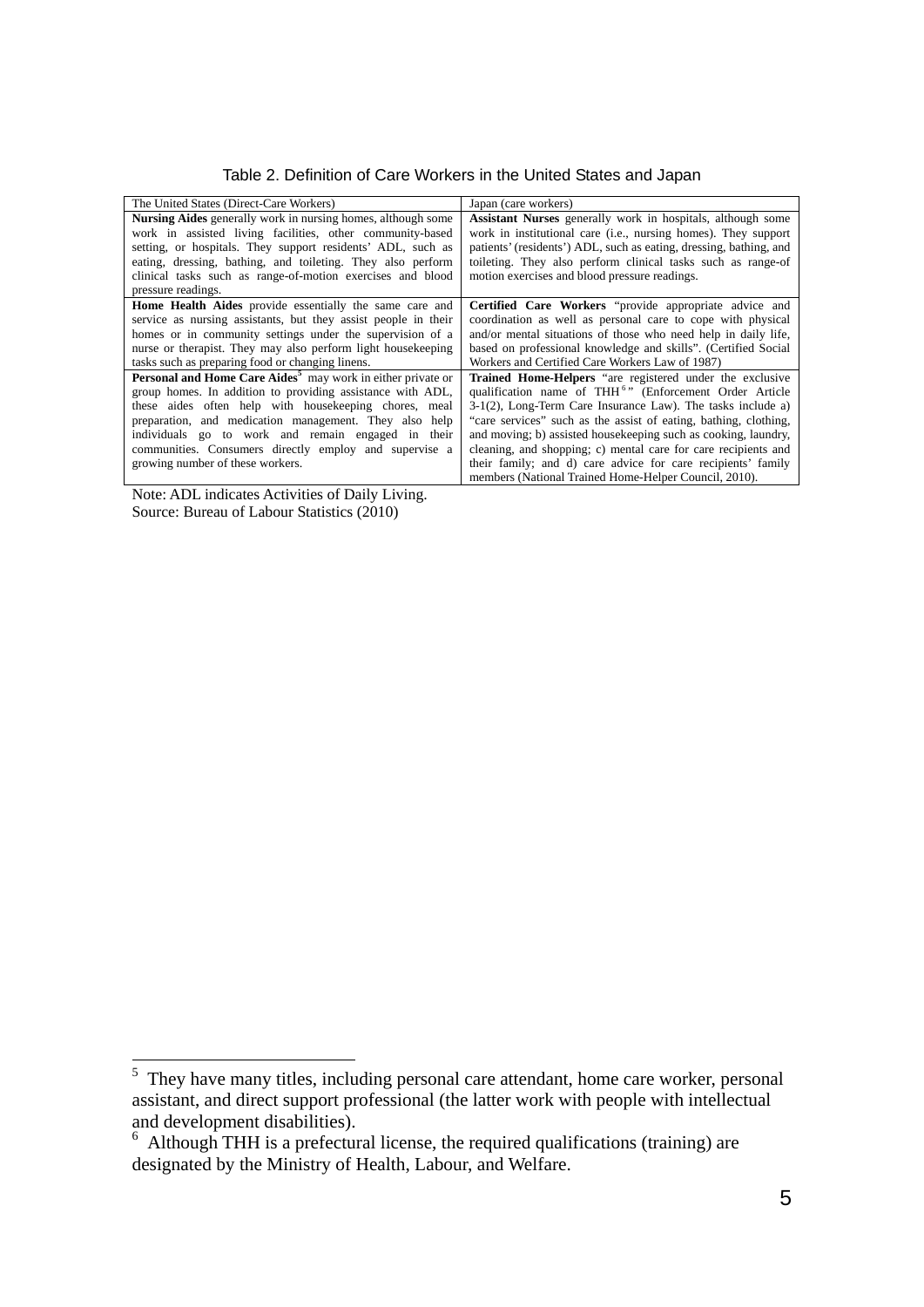



**The United States** 

## **Part 1: Results Much Longer Training Hours in Japan**

The minimum training hours required to be a care worker in Japan is much higher than the required number of hours in the United States. Table 3 summarises the required training hours in the two nations. The required training hours for a Certified Assistant Nurse and a Certified Care Worker in Japan are, respectively, 1,890 and  $1,800<sup>7</sup>$ 

 $7$  Concerning Certified-Care Worker, the required training can be replaced by 3 years of on-the-job training at certified care facilities. In that case, however, candidates have to pass the national examination in order to clarify that the candidate has completed the equivalent of the required training.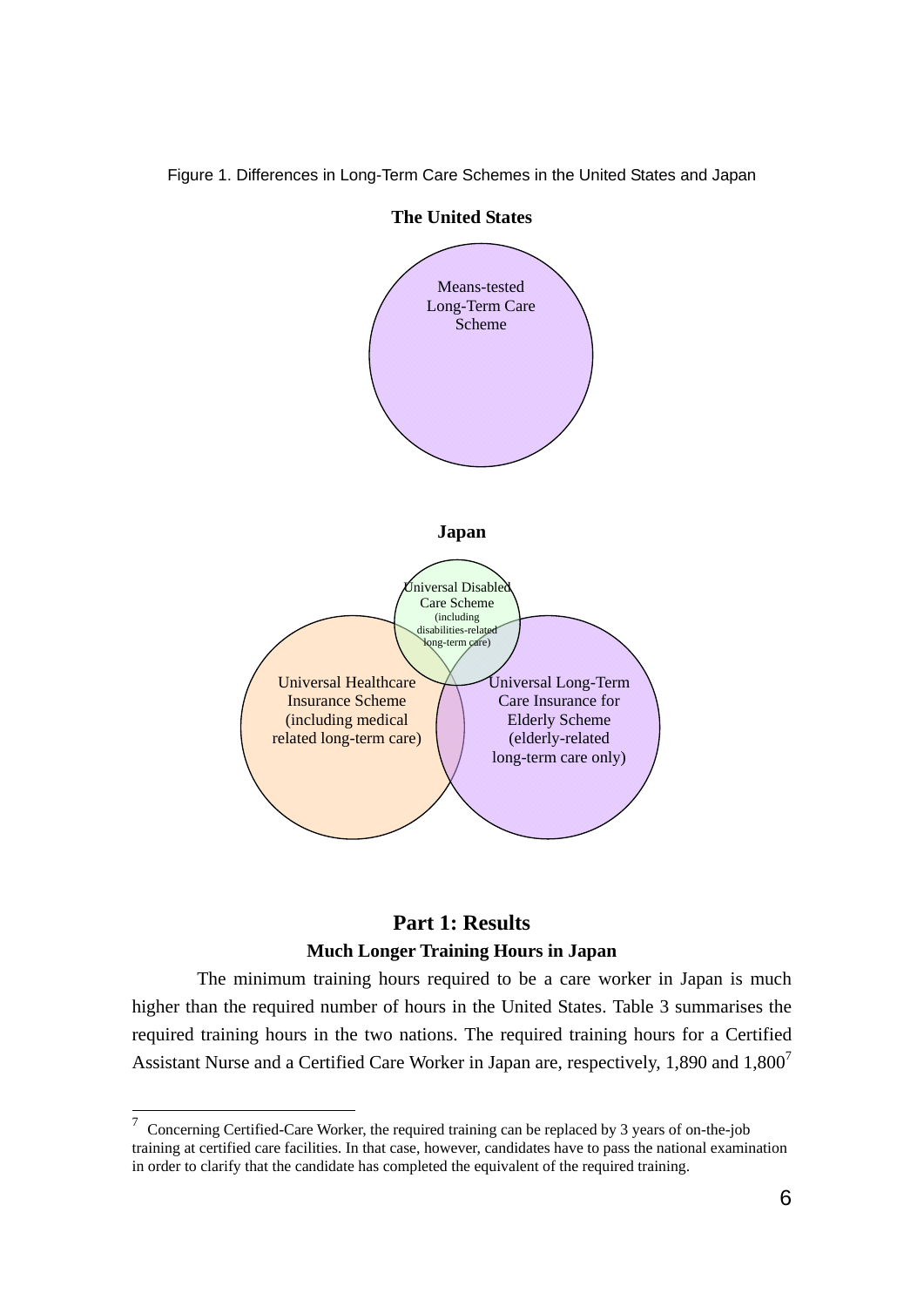hours, whereas that of their counterparts in the United States is only 75. The difference is indeed about 24 times. The training of a Trained Home Helper in Japan involves 500 hours (150 for level 2 qualifications), whereas the training hours of the US counterpart is 75. This time, the difference is not as significant, but Japanese training hours are still nearly six times (or twice in the case of level 2) greater than are those in the United States.

|                | Japan                            | <b>The United States</b>               |
|----------------|----------------------------------|----------------------------------------|
| Position       | Certified Assistant Nurses (CAN) | Direct Care Workers (DCW)              |
|                | Certified Care Workers (CCW),    |                                        |
|                | Trained Home Helpers (THH)       |                                        |
| Required hours | CAN: 1,890 hours                 | 75 hours                               |
| of training    | $CCW: 1,800$ hours               | (including 16 hours clinical training) |
|                | TTH: 500 hours                   |                                        |
|                | (Level 2: $130$ hours)*          |                                        |

Table 3. Required Training Hours in Japan and the United States

Source: Welfare and Medical Service Agency (2010b) and Bureau of Labour Statistics (2010).

Certainly, in the United States, many state governments add extra hours of training to the federal minimum requirement. In fact, 27 states and Washington D.C. require extra hours training. Among them, in 12 states and Washington D.C. the training hours go up to 120 hours in total. In Japan, on the other hand, the training hours usually do not differ by prefectures, although Assistant Nurse and Trained Home-Helper are prefectural licenses (Certified Care Worker is a national license).

Nonetheless, there is an enormous difference in the number of required training hours between the United States and Japan. Moreover, the minimum requirement in Japan is under consideration to expand in order to respond to diversifying care needs, including dementia care. In fact, the training hours of Certified Care Workers have increased recently from 1,500 to 1,800 in 2009. In addition, the training hours of Trained Home Helpers have increased from 250 to 500 and qualifications for level three Trained Home-Helpers, requiring 50 hours training, were abolished in 2009<sup>8</sup>. Level 2 Trained Home Helpers are now encouraged to complete a total of 500 hours of training. Furthermore, the licenses of Trained Home-Helpers, together with Certified Assistant Nurses, fall under criticism that the training hours are too short. According to the minutes of the Ministry of Health, Labour, and Welfare (1996; 2008a: 9), many policy makers propose to abolish both licenses, in which case current license holders would be required to upgrade to Certified Nurse<sup>9</sup> and Certified Care Worker, respectively. In the United States, the minimum requirements have not changed for some time, although

<sup>8</sup> The license expired in April 2009.

<sup>9</sup> Certified Nurse requires 3,000 hours training and national exam.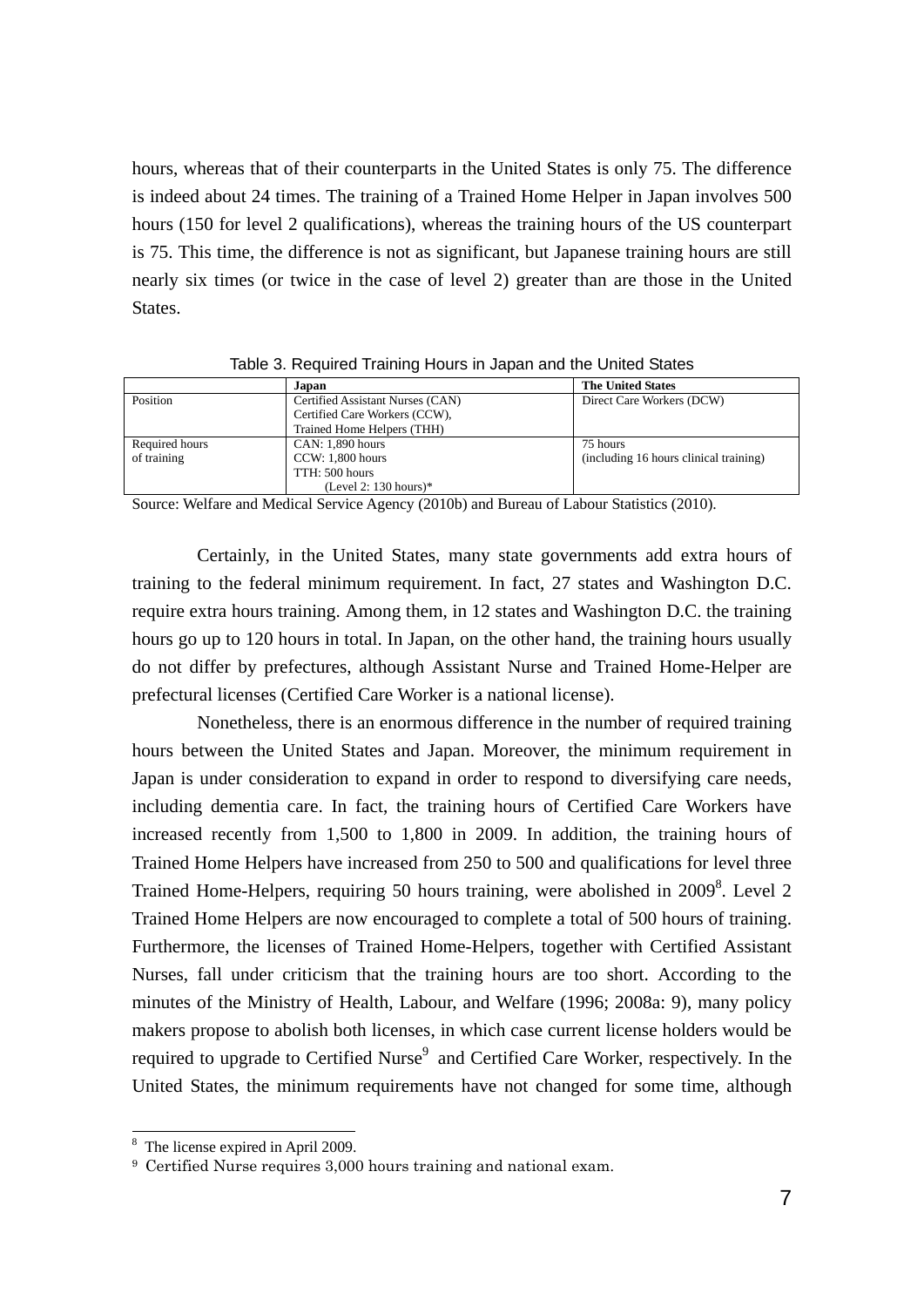some researchers propose to increase the training hours (e.g., Li and Ziemba, 2009).

#### **Two Phases of Training Content**

In both the United States and Japan, the purpose of the training is to acquire the necessary skills and attitudes toward care recipients to provide good quality care. There are, overall, two phases to achieve success. The first phase focuses on conducting requested physical supports safely. This is the focus of the training in the United States. The second phase focuses on picking up potential care needs and responding to them. This is necessary, especially when providing care for the elderly with dementia. The Japanese training is at this stage.

#### *Phase 1: Case of the United States*

To be able to respond to visible care needs, the first phase of training focuses on basic attitudes and physical skills. The attitudes trained here involve basic legal/ethics matters, human rights, and communication. They are considered as somewhat common sense in the profession. However, the skills trained in Phase 1 are rather specific. They include basic medical-related skills and transfer techniques. Since care recipients tend to be frail, basic medical-related skills are always necessary in case of emergency, though care workers are responsible only for first aid and not for medical treatment. As for transfer techniques, the training in Phase 1 includes not only giving a smooth support, but also protecting care workers' health. Throughout the ADL supports, care workers often need to lift care recipients. Although the weight of care recipients widely varies, care recipients are much more delicate and often heavier than, for example, the materials at a construction site. In fact, Direct-Care Workers have the highest injury rate among occupations in the United States (Zontek, Isernhagen, and Ogle, 2009). Back injuries, especially, are very common<sup>10</sup>. The training in Phase 1, therefore, covers basic attitudes and skills for visible care.

The majority of the training content in the United States can be classified into either basic attitudes or skills. Table 4 indicates the content of the training in the United States. Concerning Nursing Aides, resident rights belongs to basic attitudes, whereas clinical training, basic nursing, personal care, and basic restorative are about skills. Certainly, mental health, social service, and care of the cognitively impaired may be exceptions, but overall the content belongs to Phase 1. As for the case of Home Health Aides/Personal and Home Care Aides, information regarding personal hygiene is about attitude. Safe transfer techniques, reading and recording vital signs, infection control,

 $10$  In Japan, about 70% of care workers suffer from back pain (MHLW, 2008b).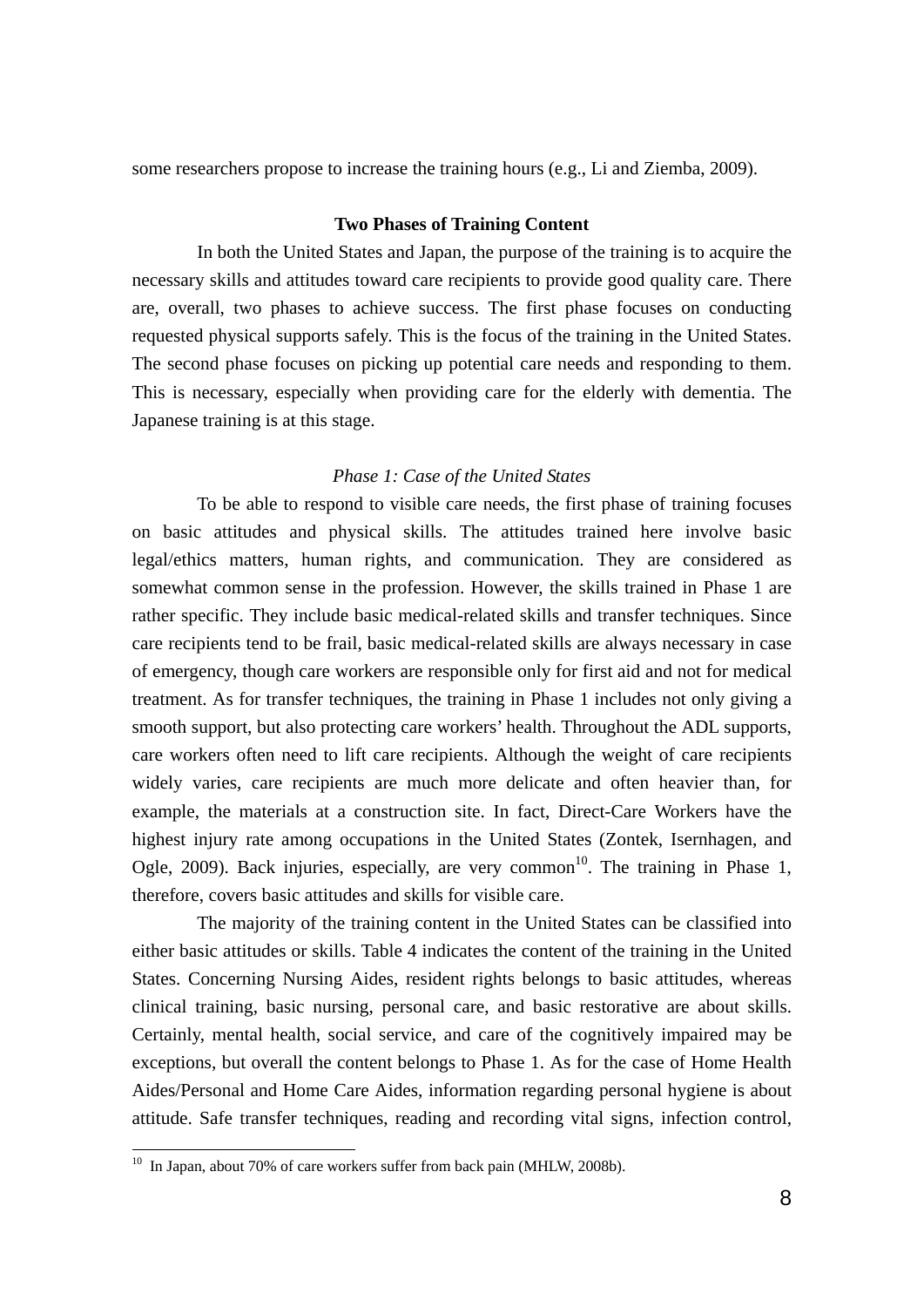and basic nutrition indicate the skills.

|                                      | rable +. Trailing Content in the United Otates           |              |
|--------------------------------------|----------------------------------------------------------|--------------|
| <b>Title</b>                         | <b>Content</b>                                           | <b>Hours</b> |
| <b>Nursing Aides</b>                 | Clinical training                                        | 16           |
|                                      | Other skills                                             | 59           |
|                                      | basic nursing                                            |              |
|                                      | personal care                                            |              |
|                                      | mental health and social service                         |              |
|                                      | care of cognitively impaired                             |              |
|                                      | basic restorative                                        |              |
|                                      | resident right                                           |              |
|                                      | <b>Total</b>                                             | 75           |
| Home Health Aides/ Personal and Home | Covered area:                                            | 75           |
| Care Aides                           | Information regarding personal hygiene<br>$\overline{a}$ |              |
|                                      | Safe transfer techniques<br>۰                            |              |
|                                      | Reading and recording vital signs                        |              |
|                                      | Infection control                                        |              |
|                                      | <b>Basic nutrition</b><br>۰                              |              |
|                                      | $(+ 16$ hours Practical training*)                       |              |
|                                      | <b>Total</b>                                             | 75           |

| Table 4. Training Content in the United States |  |
|------------------------------------------------|--|
|------------------------------------------------|--|

Note: \* is required in many states.

-

Source: Bureau of Labour Statistics (2010)

## Phase 2: Case of Japan

Aiming at picking up potential care needs, Phase 2 training emphasises the mental aspects of care and communication. As a significant number of care recipients suffer from dementia and other cognitive impairments, many care needs are invisible. Elderly people may require help to go to the bathroom, an assist to change their position in bed, or support to change their clothes. If they cannot properly deliver their will due to their cognitive conditions, such needs can be easily overlooked. In order for care workers to recognize these potential needs, they must understand elderly peoples' mentality and communicate effectively with them.

This not only helps care recipients, but also protects care workers' health. Care work is, indeed, a very mentally draining task, because care recipients' mental statuses tend to be unstable. As most care recipients are living in the last stage of their lives, they inevitably face fear of death while in care. According to Kübler-Ross (1969), there are usually Five Stages of Grief as a pattern of adjustment to human death. These are denial, anger, bargaining, depression, and acceptance. This means, at each stage, care recipients can be very emotional and care workers must face and deal with these dramatic reactions while giving care. The survey of Kawamura (2008) reports<sup>11</sup> that about 28 percent of care workers receive "physical and verbal abuse from care recipients"; this is a significant work concern. In such an environment, it is very important - for both care recipients and care workers - that care workers are capable of dealing with such

 $11$  The survey was conducted in Japan, but it is thought that the concern was shared in the United States and other countries because the core workers' tasks are quite similar.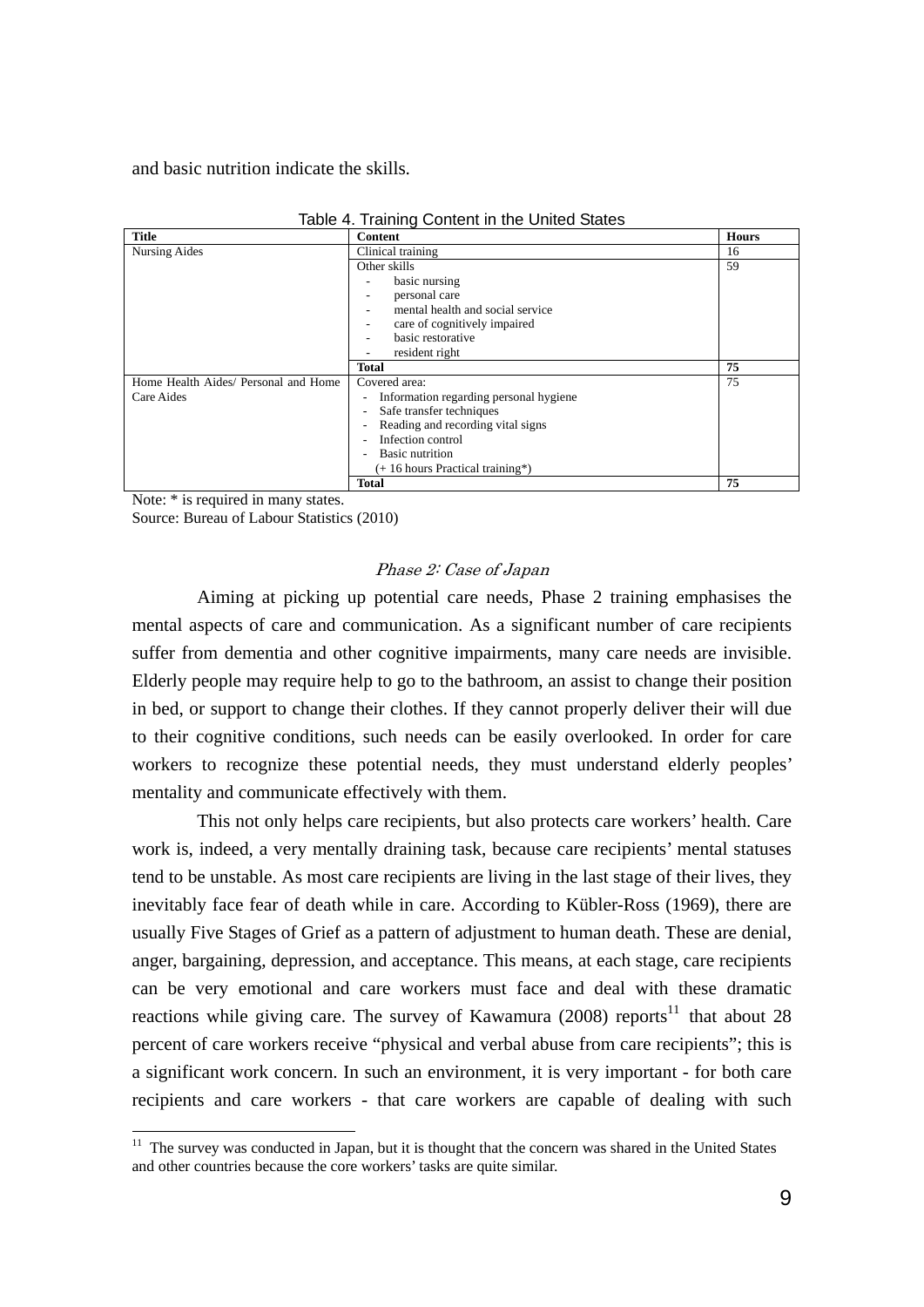emotions by communicating with care recipients effectively.

The focus of the Japanese training has shifted to this in Phase 2. Table 5 shows the required training content for Assistant Nurses, Certified Care Workers, and Trained Home-Helpers. As in the training of Assistant Nurses, the mental aspect of care recipients is covered by several subjects such as Psychology of the patient, Psychiatric nursing, and Psychiatric nursing (practice); a total of 175 hours are spent on those issues. Moreover, in order to understand care recipients further, the practical subjects have special focuses on recipients' groups such as adult/elderly and mother and child. A total of 595 hours of training are devoted, specifically, to adult and elderly care in order to understand their particular needs and issues. In the training of Certified Care Workers, these aspects are more clearly emphasised (Table 6). Besides practical training, many subjects deal with understanding human mentality. Topics include human dignity and independence, human relationships and communication, understanding society, leadership and human relations, social studies, communication skills, understanding dementia, understanding disabilities, and mental and physical structures. Indeed, 460 hours, about 26% of the total training, are spent on such matters<sup>12</sup>. Comparing this to the previous version of training content, the difference is clear.

Table 7 indicates the required Certified Care Workers' training, in effect prior to 2009. The focus of the training was "practical skills" rather than dealing with mental aspects of care. There were only three mental-related subjects: social welfare of the physically and/or mentally disabled, psychology of the elderly and disabled, and mental health. The training duration was only 120 hours, about 8% of the current total requirement. The focus on Phase 2 is also clear in the training of Trained Home-Helpers (Table 8). Most subjects, besides the practical part of the training, deal with understanding care recipients and their mentalities. Understanding the mission of life support and dignity of care recipients, understanding dementia, communication, and skills on care provision are typical examples of such subjects. In sum, the focus of Japanese training is on understanding and communicating with care recipients. This is how Japan trains care workers to identify potential care needs.

 $12$  As for the selective subjects, each training hour is calculated by the total hours divided by the number of subjects (i.e.,  $x=120/6$ ).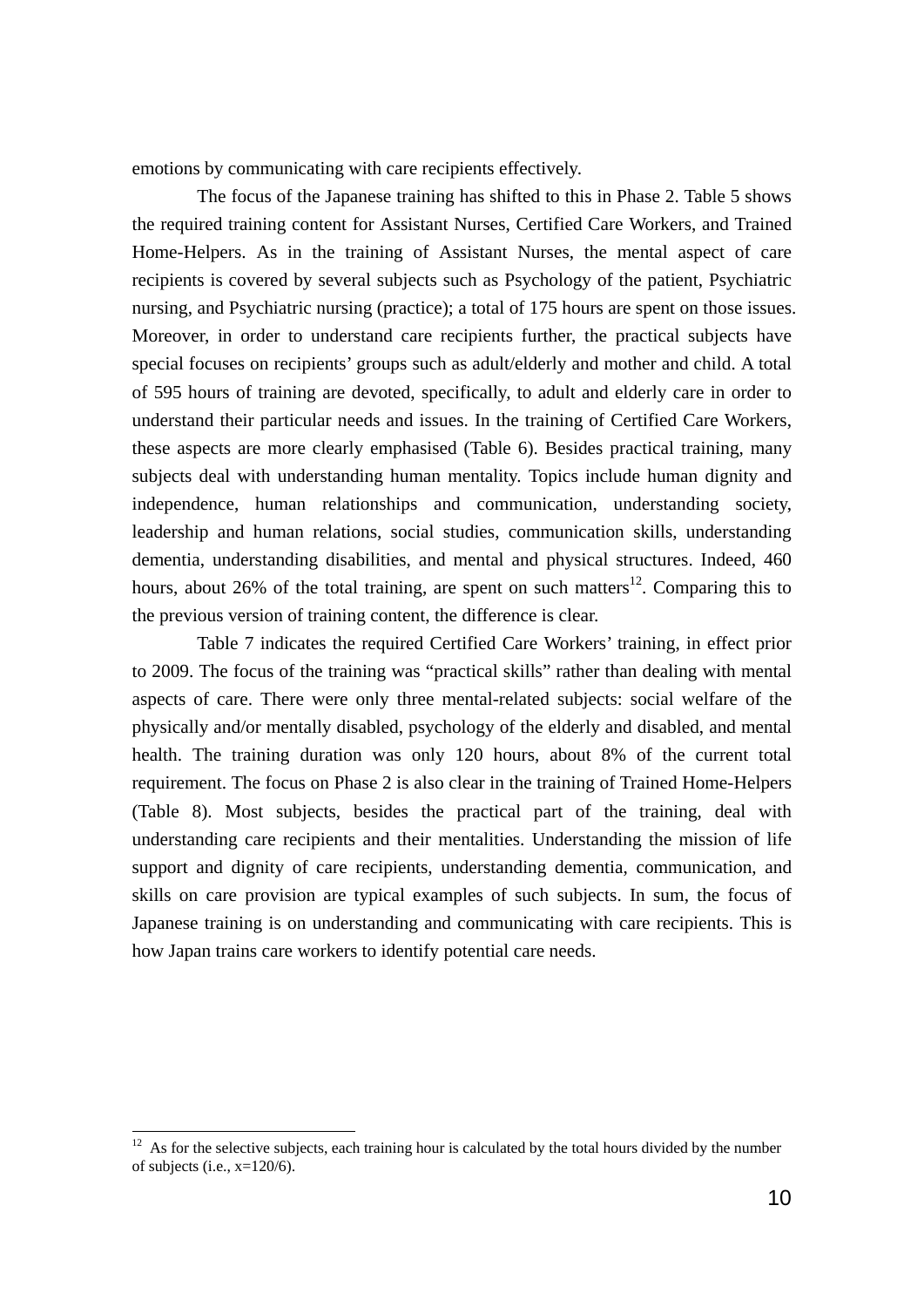| <b>Subject</b>  |                                                            | <b>Type</b> | Hour |
|-----------------|------------------------------------------------------------|-------------|------|
|                 | Language arts                                              | Lecture     | 35   |
| Basi<br>$\circ$ | Foreign language<br>Lecture                                |             | 35   |
|                 | Other general education                                    | Lecture     | 35   |
|                 | Human body function and structure                          | Lecture     | 105  |
|                 | Diet and nutrition                                         | Lecture     | 35   |
| Basic special   | Medicine and nursing                                       | Lecture     | 35   |
|                 | <b>Illness</b>                                             | Lecture     | 70   |
|                 | Infection and prevention                                   | Lecture     | 35   |
|                 | Care and ethics                                            | Lecture     | 35   |
|                 | Psychology of patient                                      | Lecture     | 35   |
|                 | Structure of healthcare and social welfare/Nursing and law | Lecture     | 35   |
|                 | Basic nursing                                              |             |      |
|                 | General consideration of nursing                           | Lecture     | 35   |
|                 | Basic nursing skills                                       | Lecture     | 210  |
|                 | General consideration of nurse practice                    | Lecture     | 70   |
|                 | Nursing for adult/Nursing for elderly                      | Lecture     | 210  |
| Special         | Nursing for mother and child                               | Lecture     | 70   |
|                 | Psychiatric nursing                                        | Lecture     | 70   |
|                 | Nursing practice                                           |             |      |
|                 | Basic nursing                                              | Practice    | 210  |
|                 | Nursing for adult/Nursing for elderly                      | Practice    | 385  |
|                 | Nursing for mother and child                               | Practice    | 70   |
|                 | Psychiatric nursing                                        | Practice    | 70   |
| Total           |                                                            |             | 1890 |

| Table 5. Required training of Assistant Nurses in Japan |  |  |  |  |  |  |
|---------------------------------------------------------|--|--|--|--|--|--|
|---------------------------------------------------------|--|--|--|--|--|--|

Source: Welfare and Medical Service Agency (2010b)

| <b>Subject</b>    |                               |                                                                             | Hour |
|-------------------|-------------------------------|-----------------------------------------------------------------------------|------|
|                   | Understanding humans          | Human dignity and independence                                              | 30   |
|                   |                               | Human relationship and communication                                        | 30   |
|                   | Understanding society         | Understanding society                                                       | 60   |
|                   | Selective subjects            | Life science studies<br>$1_{-}$                                             | 120  |
| Human and Society |                               | Mathematics and logical thinking on human relation<br>2.<br>and social life |      |
|                   |                               | Basic life skills (e.g., life culture, and living skills)<br>3.             |      |
|                   |                               | Leadership and human relations<br>4.                                        |      |
|                   |                               | 5.<br>Social studies (sociology, political science and<br>economics)        |      |
|                   |                               | Various social welfare scheme<br>6.                                         |      |
|                   | Basic care                    |                                                                             | 180  |
|                   | <b>Communication skills</b>   |                                                                             | 60   |
| Care              | Life support skills           |                                                                             | 300  |
|                   | Care process                  |                                                                             | 150  |
|                   | Comprehensive care workshop   |                                                                             | 120  |
|                   | Care practice                 |                                                                             | 450  |
| ళ                 | Understanding dementia        |                                                                             | 60   |
| Ment              | Understanding disabilities    |                                                                             | 60   |
| ಡ                 | Mental and physical structure |                                                                             | 120  |

Table 6. Required Training of Certified Care Workers (from 2009)

Source: Welfare and Medical Service Agency (2010b)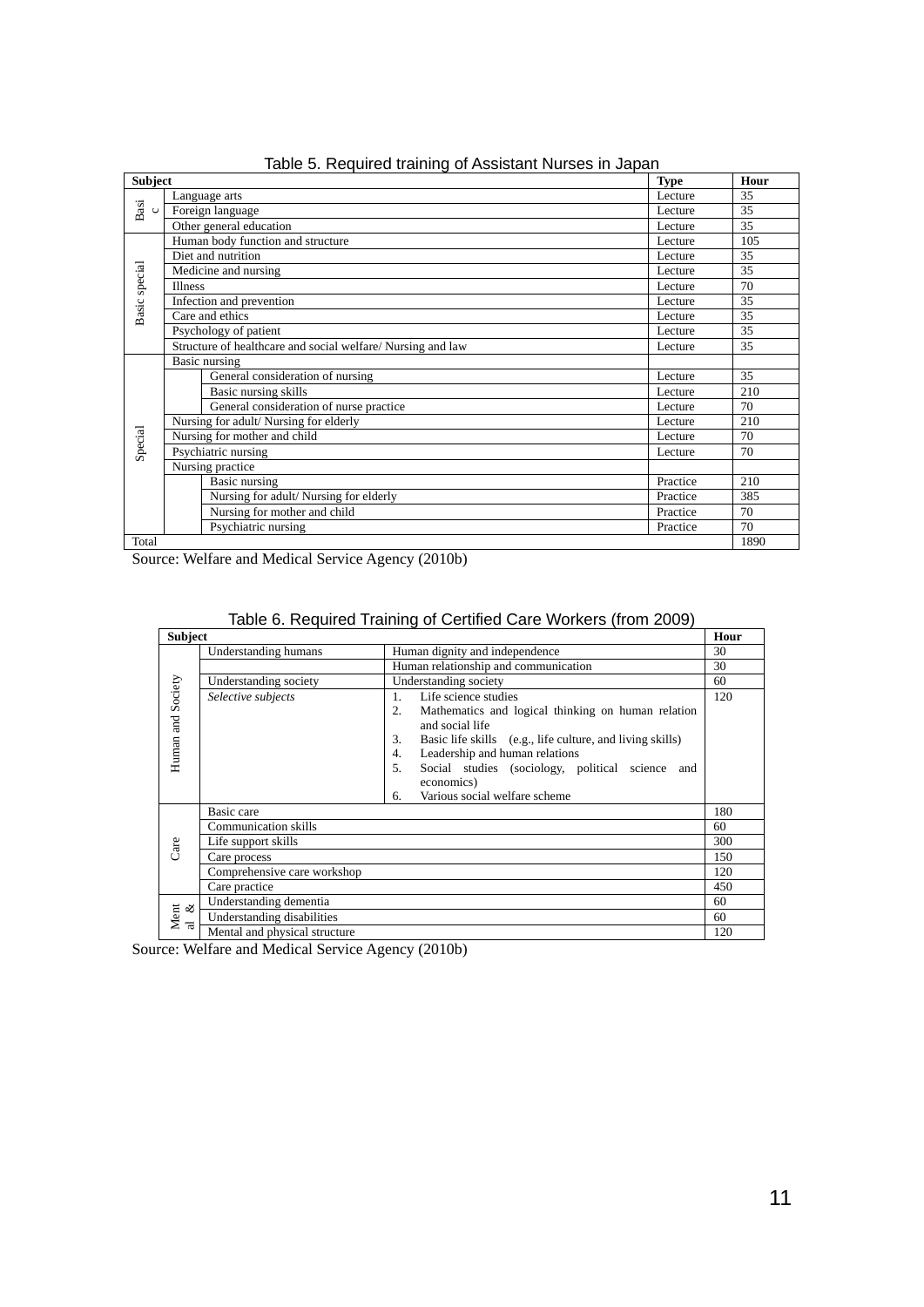| <b>Subject</b>                                                   | <b>Type</b> | <b>Hours</b> |
|------------------------------------------------------------------|-------------|--------------|
| Introduction to social welfare                                   | Lecture     | 60           |
| Social welfare of the elderly                                    | Lecture     | 30           |
| Social welfare of the physically and/or mentally disabled        | Lecture     | 30           |
| Rehabilitation                                                   | Lecture     | 30           |
| Practical skill of social work                                   | Lecture     | 30           |
|                                                                  | Seminar     | 30           |
| Practical skill of recreation instruction                        | Seminar     | 60           |
| Psychology of the elderly and disabled                           | Lecture     | 60           |
| Introduction to domestic science                                 | Lecture     | 60           |
| Nutrition and cooking                                            | Lecture     | 30           |
| Practical training of domestic science                           | Practice    | 30           |
| Introduction to medicine                                         | Lecture     | 60           |
| Mental health                                                    | Lecture     | 30           |
| Introduction to care work                                        | Seminar     | 60           |
| Practical skill of care work in general                          | Seminar     | 120          |
| Practical skill of care work (according to each disability type) | Seminar     | 120          |
| Practical training of care work                                  | Practice    | 450          |
| Supervision of practical training of care work                   | Seminar     | 60           |
| General education                                                | Lecture     | 120          |

Table 7. Required Training of Certified Care Workers (prior to 2009)

Source: Welfare and Medical Service Agency (2010b)

| <b>Subject</b>                                                                        | <b>Type</b> | <b>Hours</b> |
|---------------------------------------------------------------------------------------|-------------|--------------|
| Understanding the mission of life, support and dignity of care recipients             | Lecture/    | 30           |
|                                                                                       | Seminar     |              |
| Understanding the system and services available for frail elderly and disabled people | Lecture/    | 30           |
|                                                                                       | Seminar     |              |
| Understanding the disease and disability of frail elderly and disabled people         | Lecture/    | 30           |
|                                                                                       | Seminar     |              |
| Understanding dementia                                                                | Lecture/    | 30           |
|                                                                                       | Seminar     |              |
| Communication and skills on care provision                                            | Lecture/    | 90           |
|                                                                                       | Seminar     |              |
| Skills on life supports and housekeeping                                              | Lecture/    | 30           |
|                                                                                       | Seminar     |              |
| Collaboration with medical and nursing staff                                          | Lecture/    | 30           |
|                                                                                       | Seminar     |              |
| Social welfare skills on care                                                         | Lecture/    | 30           |
|                                                                                       | Seminar     |              |
| Planning and assessment for life support                                              | Lecture/    | 30           |
|                                                                                       | Seminar     |              |
| Ethics and tasks as care worker                                                       | Lecture/    | 30           |
|                                                                                       | Seminar     |              |
| Practical training of care work                                                       | Practice    | 140          |

#### Table 8. Required Training of Trained Home-Helpers

Source: Welfare and Medical Service Agency (2010b)

## **License Examination**

Whereas the completion of the training usually means qualification for the license in the United States, training completion in Japan may only indicate qualification for a license exam. First, the Japanese Assistant Nurse candidates (i.e., those who complete the required training at designated institutions) must pass the prefectural exam to get the license. The examination for Trained Home-Helpers is to be abolished, but the level 2 exam, which allows the successful candidate to skip a part of the required 500 hours of training, will remain. The exam for Certified Care Workers,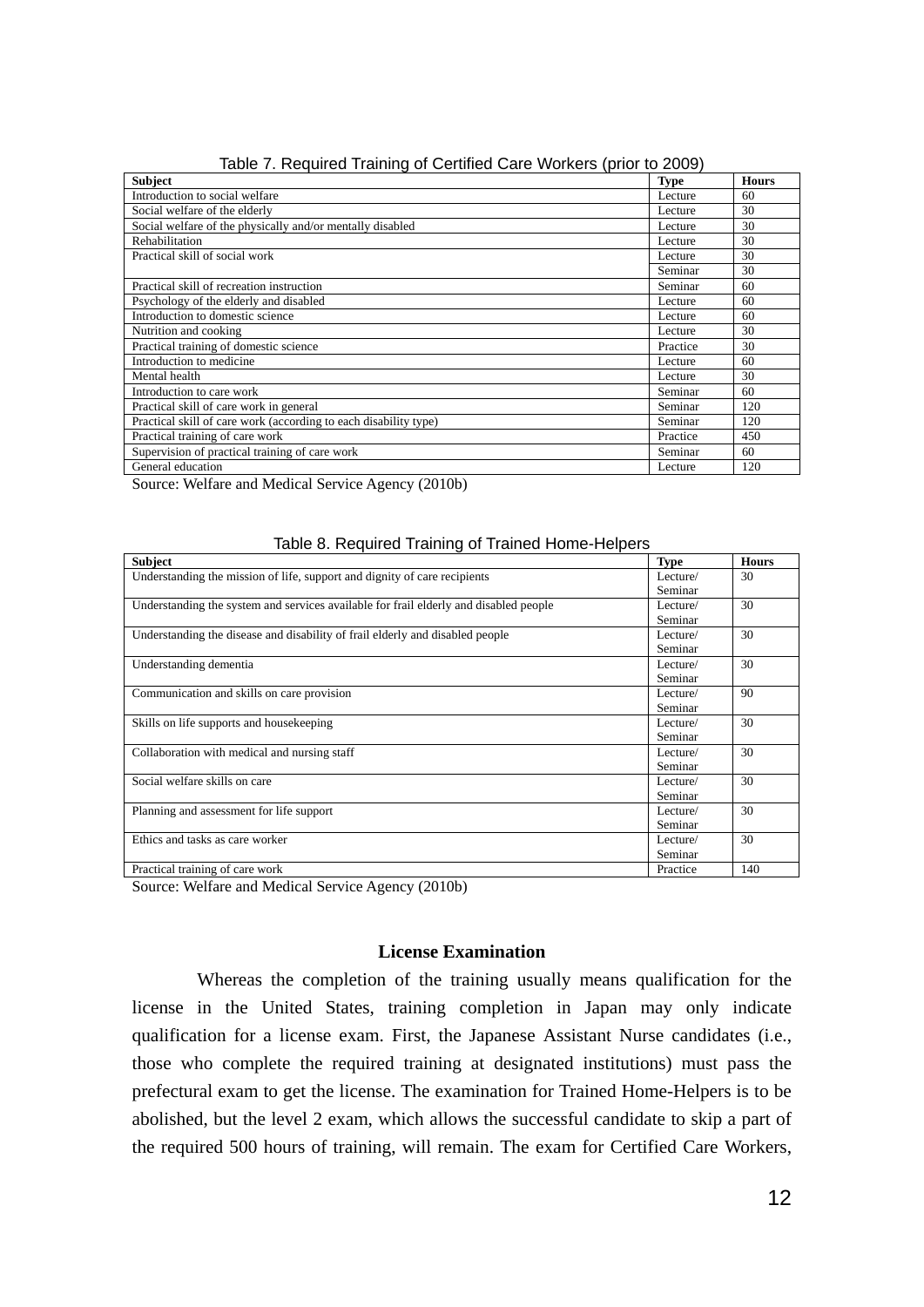however, is implemented universally<sup>13</sup>. As seen in Figure 2, there are now six routes to be a Certified Care Worker and the exam will soon be implemented in all routes. In addition, the exam is not just a formality process. The subjects range widely (Table 9) and only half of the candidates pass the exam every year, as shown in Table  $10^{14}$ .



#### Figure 2. Six Routes to be Qualified as a Certified Care Worker

Note: The step in the dotted boxes is to be implemented in April 2012.

\* "Practices related to care work" here means on-the-job training through the non-licensed part of nursing home tasks, such as cleaning rooms and cooking meals for care recipients. Source: MHLW (2010a)

| Table 9. Subjects of Certified Care Worker Exam |  |  |  |  |  |  |  |
|-------------------------------------------------|--|--|--|--|--|--|--|
|-------------------------------------------------|--|--|--|--|--|--|--|

| Paper Exam                                                                                                         |
|--------------------------------------------------------------------------------------------------------------------|
| Compendium of Social Welfare                                                                                       |
| <b>Elderly Care</b>                                                                                                |
| <b>Disabled Care</b>                                                                                               |
| Rehabilitation                                                                                                     |
| Social Welfare and Care Support Skills                                                                             |
| <b>Organising Recreation Activities</b>                                                                            |
| Psychology of Elderly and Disabled people                                                                          |
| Domestic Science                                                                                                   |
| Medicine                                                                                                           |
| Mental Health                                                                                                      |
| Compendium of Care Work                                                                                            |
| Care Skills                                                                                                        |
| Care Skills on Various Occasion                                                                                    |
| Practical Exam (corresponds to the paper exam, especially the subject of "Social Welfare and Care Support Skills") |

Source: MHLW (2010a)

 $13$  Until 2012, the exam will have been only for the candidates in route 5 and 6.

<sup>&</sup>lt;sup>14</sup> The exam is an absolute evaluation, not a comparative assessment.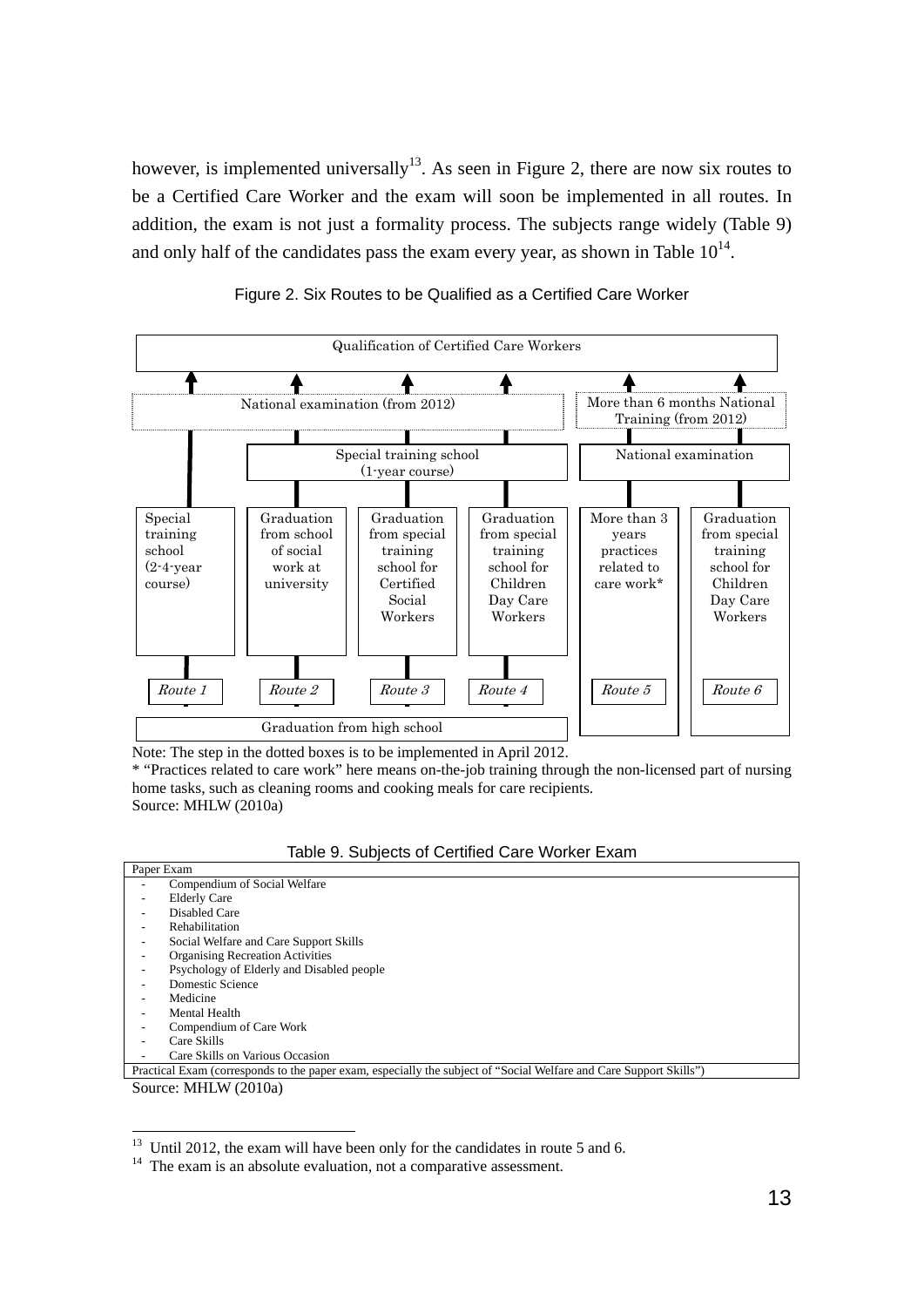| Year<br><b>Examinee</b> |         | <b>Successful Examinee</b> | <b>Successful Ratio</b> |
|-------------------------|---------|----------------------------|-------------------------|
| 2010                    | 153.811 | 77.251                     | $50.2\%$                |
| 2009                    | 130,830 | 67.993                     | 52.0%                   |
| 2008                    | 142,765 | 73.302                     | 51.3%                   |
| 2007                    | 145,946 | 73,606                     | 50.4%                   |
| 2006                    | 130.034 | 60.910                     | 46.8%                   |

Table 10. Exam Pass Rate of Certified Care Workers (2006-2010)

Source: MHLW (2010b)

-

## **Part 1: Discussion**

## **Care Workers' Training Contributes to Ensuring Quality of Care with Two Phases**

The purpose of Part 1 was to investigate how care workers' training ensures quality of care. Analysing the cases of the United States and Japan has provided theoretical evidence that care workers' training has two phases and that both are respectively useful to ensure quality of care. Whereas Phase 1 standardises the care quality of addressing overt needs by ensuring proper care attitudes and physical skills (e.g., transfer techniques), Phase 2 enables care workers to respond to potential care needs by teaching different aspects of care recipients' mentalities and training communication skills to recognize, address, and discuss potential care recipients' needs.

### **Part 2: Results**

## **Challenge to the Sustainability of Care Workers' Training**

An empirical concern is that the care workers' training may not be sustainable. In the case of Japan, while the population of care recipients is expected to continue to increase, the content of training has become more comprehensive. Can Japan keep this pace for the next decade of an aging society?

Certainly, a part of the answer may be influenced by some unique factors of the Japanese aged care system. The care workers are highly motivated. In Japan, the experience as care worker is a necessary step to be a policy maker in the field of care. Starting as a care worker, there are certain career steps necessary to be involved in policymaking (Figure 3). In addition, compared to other countries, the salaries of care workers are good and expected to increase progressively<sup>15</sup>. As a result, despite the demanding training requirements in Japan, the care workers' labour shortage issue is not as serious as that in the United States and many other countries. In fact, whereas the United States relies on immigrants for 23% of care workers16 (PHI, 2010), the

<sup>&</sup>lt;sup>15</sup> Unlike the cases of other countries, the care workers' salary in Japan is designated by law and is nearly equivalent to those of public officials. For reference, the care workers' salary in the United States is so low that more than 41 percent of the care workers' households rely on some kind of public benefit, such as food stamps (PHI, 2009).

<sup>&</sup>lt;sup>16</sup> PHI defines immigrants as those who are born outside the United States.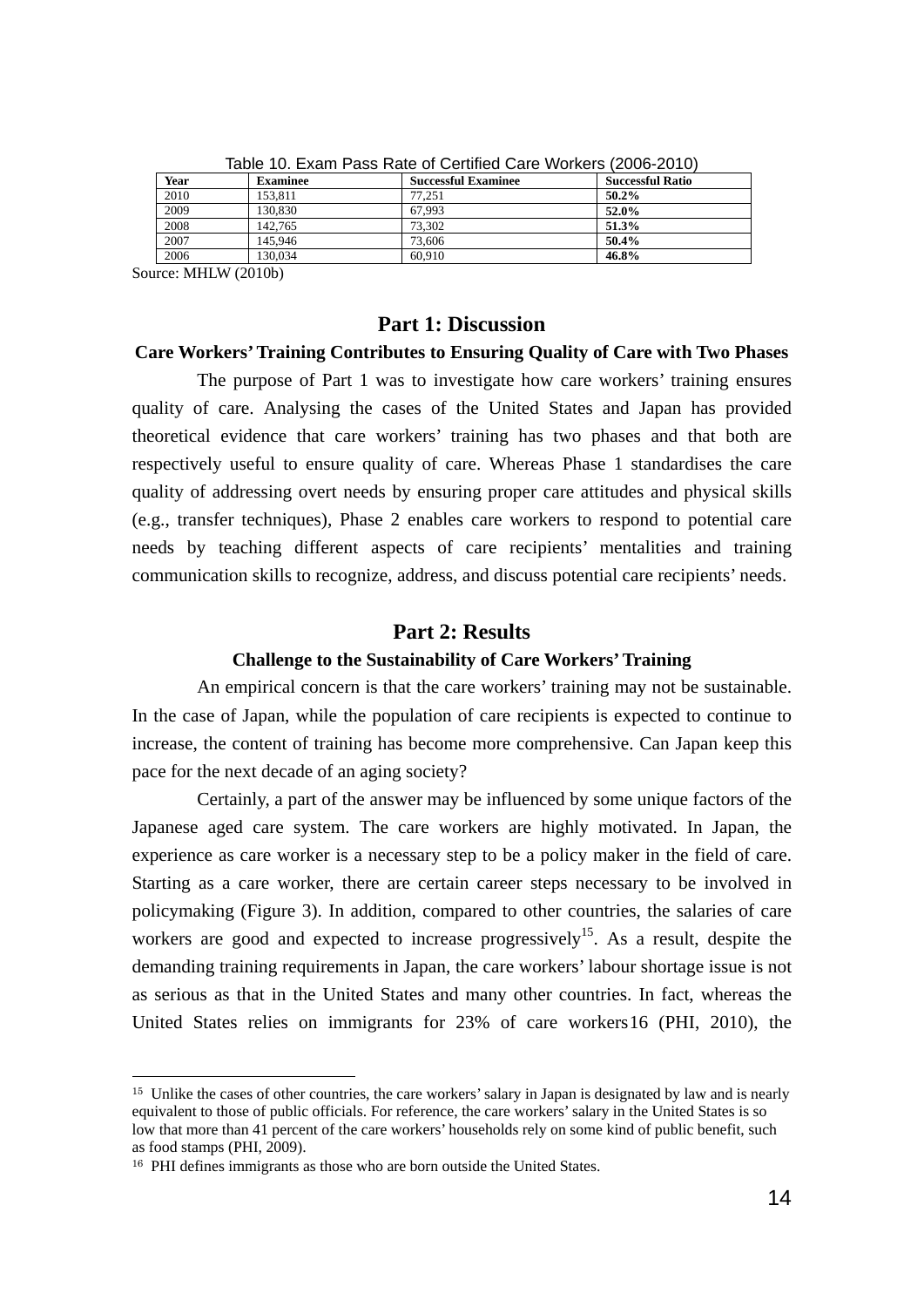immigrant-dependent ratio in Japan is nearly zero17. This might certainly be because of the language barrier of Japanese but, as seen in Table 10, the number of license applications (i.e., examinees) has increased.



Figure 3. Career Steps of Care Workers in Japan

Nonetheless, one must consider the government's motivation to train care workers. Even if care workers are motivated in Japan, it is costly for the government to train the candidates for care workers and to maintain the long-term care system. Certainly, to ensure quality of care is an important task of governments, along with the objective of OECD: "achieving the highest sustainable economic growth and employment and a rising standard of living in member countries." Particularly, however, it may be that Phase 2 training, shown in the case of Japan, is too much of a burden on governments.

1

Note: Coloured box indicates a national license, whereas a white box means a prefectural license. Both licenses are, however, interchangeable with meeting the requirements. For example, Trained Home-Helpers are eligible to apply for Certified Social Worker qualification; Certified Care Workers can apply for Certified Care Manager qualification.

 $17$  Certainly, the Government of Japan gave 3-4-year training scholarships to 208 Indonesian candidates for the Assistant Nurse/Certified Care Workers program in 2008 as "the first trial" to accept foreign labour in the field. In the following year, 2009, the government also gave similar scholarships to 280 Filipino candidates for the Assistant Nurse/Certified Care Worker program. However, as of November 2010, none of them has yet received these licenses. In Japan, there are about 382,000 Assistant Nurses (MHLW, 2006), 81,000 Certified Care Workers, and 31,000 Trained Home Helpers (MHLW, 2009). Estimates suggest that almost all of them are Japanese natives.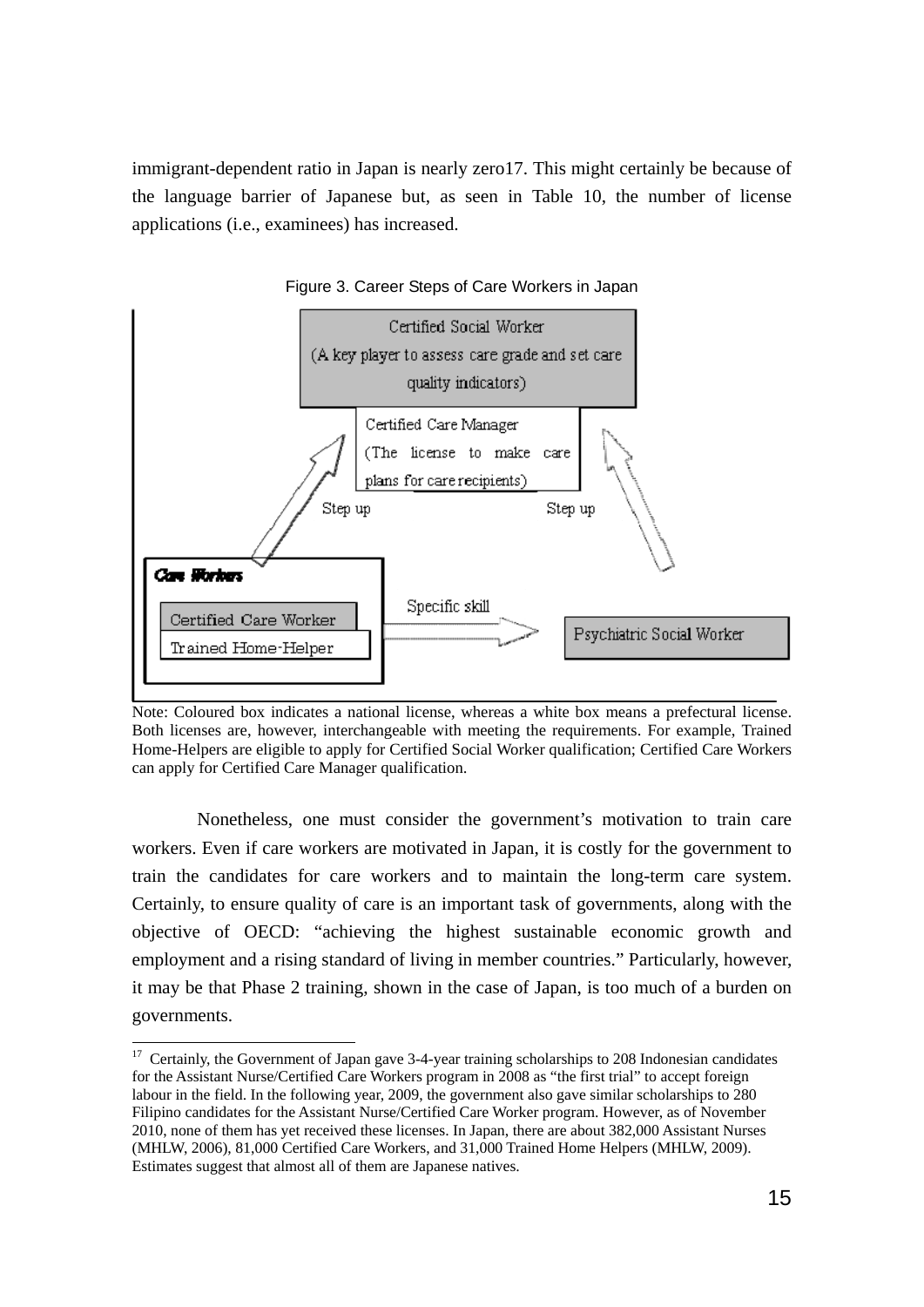### **Government Motivation to Train Care Workers**

Phase 2 of care workers' training can be sustainable. Indeed, the training has had great spill over effects on care-related industries in Japan. This section analyses the mechanism, investigating the case of Japan.

#### *Long-Term Care in Economic Growth Strategy*

As explained earlier, the purpose of Phase 2 training is to pick up potential care needs. In economics or/and business terms, this can be rephrased as 'market research.' The government of Japan, particularly the Ministry of Economy, Trade, and Industry (hereinafter, METI), draws growth strategy utilising the care workers' skills of picking up potential care needs.

With this strategy, the livelihood support robot used in the long-term care industry has great potential. The livelihood support robot means the robot that helps humans in long-term care, housekeeping, and in the safety and comfort of daily living (AIST, 2007). According to Japan Society for the Promotion of Machine Industry (2008), the market for the livelihood support robot can be expanded to 1,453.4 billion yen (institutional use: 901.2 billion yen [11.2 billion USD]; home use: 552.2 billion yen [6.9 billion USD]) by 2030.

The government of Japan recognises this potential. In 2010, the research of the Ministry of Economy, Trade, and Industry, Japan (METI) revealed that the future growth of the Japanese robot industry is expected to rely heavily on service uses (Figure 4). The livelihood support robot will be a core division of service use in the near future (Table 11). Certainly, METI does not provide the clear definition of the livelihood support robot "Service" in Table 11. Yet, if it includes "Long-Term Care," "Room cleaning," "Transportation (business use)," "Transportation (home use)," "House-keeping support," and "MIMAMORI communication" in the table, the sales of the livelihood support robot is, in 2035, to increase up to 1.9807 Trillion Yen which occupy about 20 percent of the total 9.7 trillion yen (121 billion USD), Japanese robot industry.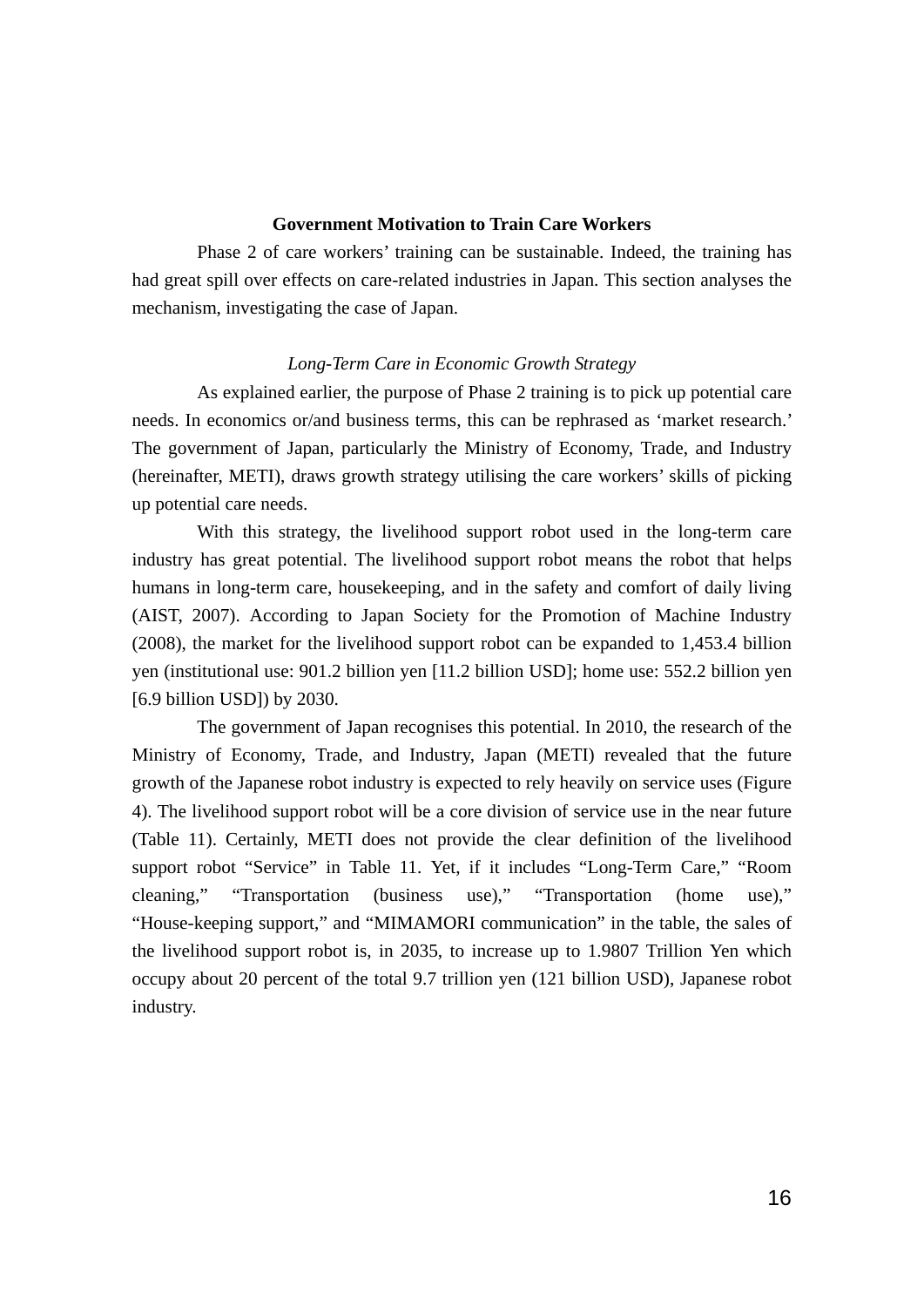

Figure 4. Overall Japanese Robot Industry Market Prediction (2015-2035)

Note: RT indicates Robot Technology Source: METI (2010)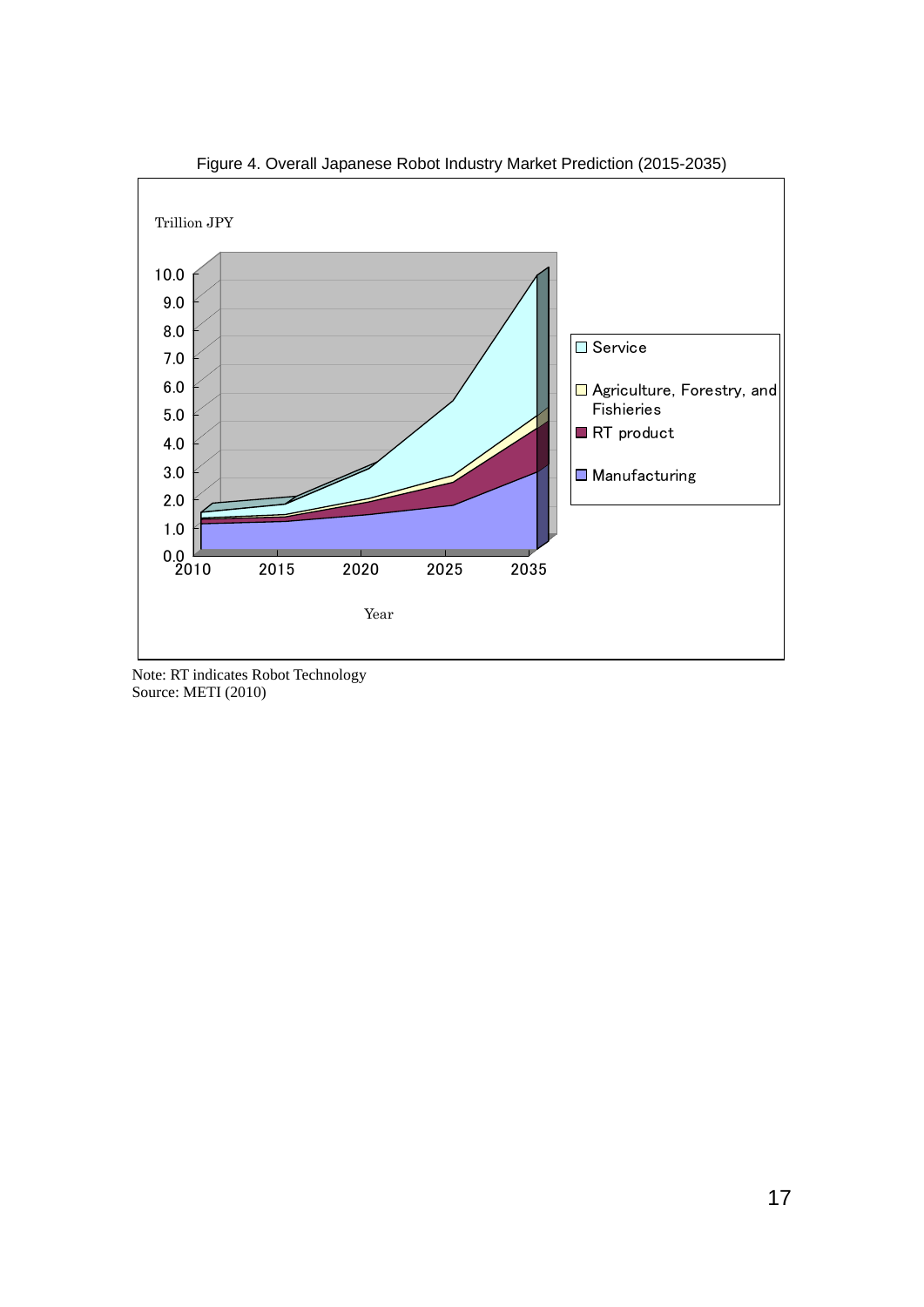| Division              |                       |                                            | Predicted Market Scale (Billion yen) |                   |              |                | Calculation            |
|-----------------------|-----------------------|--------------------------------------------|--------------------------------------|-------------------|--------------|----------------|------------------------|
| <b>Major Division</b> | Middle Division       | <b>Small Division</b>                      | 2015                                 | 2020              | 2025         | 2035           |                        |
| Manufacturing         | Conventional          | $\overline{a}$                             | 936.5                                | 1,052.4           | 1,092.6      | 1,102.7        | Pattern 2              |
|                       | industrial robot      |                                            |                                      |                   |              |                |                        |
|                       | Next-generation       | Assembly robot                             | 32.4                                 | 99.2              | 239.3        | 798.8          | Pattern 4              |
|                       | industrial robot      | (Automobile)                               |                                      |                   |              |                |                        |
|                       |                       | Robot<br>cell                              | 32.9                                 | 104.8             | 248.8        | 827.9          | Pattern 4              |
|                       |                       | (Electric                                  |                                      |                   |              |                |                        |
| Robot                 | RT<br>electric        | machine)                                   | 92.8                                 | 285.9             | 488.0        | 557.9          | Pattern 5              |
| Technology            | appliance/<br>home    |                                            |                                      |                   |              |                |                        |
| (RT) product          | equipment             |                                            |                                      |                   |              |                |                        |
|                       | RT automobile         | $\mathcal{L}^{\mathcal{L}}$                | 50.9                                 | 103.3             | 208.3        | 737.0          | Pattern 5              |
|                       | RT ship               | $\overline{a}$                             | 15.9                                 | 28.1              | 44.4         | 72.9           | Pattern 5              |
|                       | RT railway            | $\bar{\phantom{a}}$                        | 2.5                                  | 4.6               | 7.4          | 12.8           | Pattern 5              |
|                       | RT<br>construction    | $\overline{\phantom{a}}$                   | 14.9                                 | 29.8              | 57.6         | 175.0          | Pattern 5              |
|                       | machine               |                                            |                                      |                   |              |                |                        |
| Agriculture,          | Agriculture           | Land-use                                   | 1.1                                  | 2.3               | 7.3          | 27.6           | Pattern 5              |
| Forestry,<br>and      |                       | agriculture                                |                                      |                   |              |                |                        |
| <b>Fisheries</b>      |                       | Garden firming/                            | 0.9                                  | 3.9               | 15.0         | 92.7           | Pattern 4              |
|                       |                       | facility firming                           |                                      |                   |              |                |                        |
|                       |                       | Daily firming/                             | 10.2                                 | 29.4              | 49.8         | 58.8           | Pattern 3              |
|                       |                       | animal firming                             |                                      |                   |              |                |                        |
|                       |                       | Agriculture                                | 27.3                                 | 60.3              | 81.2         | 85.8           | Pattern 3              |
|                       |                       | logistics                                  |                                      |                   |              |                |                        |
|                       | Forestry              | $\overline{a}$                             | 1.7                                  | 8.4               | 30.4         | 87.2           | Pattern 4              |
|                       | Fisheries/            | $\overline{a}$                             | 5.4                                  | 16.8              | 41.7         | 114.2          | Pattern 4              |
|                       | aquaculture           |                                            |                                      |                   |              |                |                        |
| Service               | Medical care          | Operation                                  | 4.3                                  | 13.6              | 31.7         | 53.4           | Pattern 3              |
|                       |                       | support<br>Pharmaceutics                   |                                      |                   |              |                |                        |
|                       |                       |                                            | 6.5                                  | 21.0              | 38.3         | 41.4           | Pattern 3              |
|                       |                       | support                                    |                                      | 39.7              |              |                |                        |
|                       | <b>Long-Term Care</b> | Self-support<br>Care support               | 13.4<br>3.3                          | $\overline{14.6}$ | 82.5<br>41.4 | 220.6<br>183.7 | Pattern 4<br>Pattern 4 |
|                       | Healthcare            | Fitness                                    | 137.6                                | 146.1             | 157.6        | 181.7          | Pattern 3              |
|                       |                       | <b>Health</b>                              | 5.4                                  | 16.1              | 44.0         | 148.0          | Pattern 3              |
|                       |                       | monitoring                                 |                                      |                   |              |                |                        |
|                       | <b>Room</b> cleaning  |                                            | 2.2                                  | 12.7              | 54.1         | 428.7          | Pattern 3              |
|                       | Security              | Machine                                    | 21.0                                 | 61.0              | 124.9        | 268.9          | Pattern 5              |
|                       |                       | security                                   |                                      |                   |              |                |                        |
|                       |                       | Institutional                              | 1.7                                  | 21.0              | 70.3         | 163.2          | Pattern 4              |
|                       |                       | security                                   |                                      |                   |              |                |                        |
|                       | Receptionist          | $\overline{a}$                             | 0.2                                  | 0.9               | 3.9          | 46.5           | Pattern 3              |
|                       | Delivery              | L.                                         | 0.7                                  | 3.0               | 13.2         | 81.1           | Pattern 3              |
|                       | <b>Transportation</b> | $\blacksquare$                             | 5                                    | 116.2             | 619.0        | 675.9          | Pattern 3              |
|                       | (business use)        |                                            |                                      |                   |              |                |                        |
|                       | Heavy-duty            | $\mathbb{Z}^2$                             | 1.5                                  | 4.3               | 12.0         | 229.9          | Pattern 3              |
|                       | support               |                                            |                                      |                   |              |                |                        |
|                       | Food industry         | Food handling                              | 17.9                                 | 67.5              | 143.2        | 164.0          | Pattern 3              |
|                       |                       | Food                                       | 8.1                                  | 30.5              | 79.3         | 174.3          | Pattern 3              |
|                       |                       | processing                                 |                                      |                   |              |                |                        |
|                       | Logistic              | Palletizer/                                | 21.2                                 | 41.0              | 86.5         | 152.3          | Pattern 2              |
|                       |                       | depalletizer                               |                                      |                   |              |                |                        |
|                       | Examination/          | House                                      | 4.6                                  | 9.8               | 15.7         | 21.3           | Pattern 1              |
|                       | maintenance           | Social                                     | 21.6                                 | 103.8             | 218.8        | 180.5          | Pattern 4              |
|                       | Education             | infrastructure<br>$\overline{\phantom{a}}$ | 11.9                                 | 24.3              | 36.1         | 45.0           |                        |
|                       |                       | $\blacksquare$                             | 21.1                                 | 35.7              | 57.6         | 122.2          | Pattern 1<br>Pattern 1 |
|                       | Amusement<br>Rescue   | $\mathbb{Z}^2$                             | $0.8\,$                              | 6.0               | 29.1         | 67.0           | Pattern 1              |
|                       | Prospecting           | $\Box$                                     | 1.7                                  | 7.3               | 25.7         | 81.1           | Pattern 3              |
|                       | <b>Transportation</b> |                                            | 2.1                                  | 49.8              | 265.3        | 289.7          | Pattern 3              |
|                       | (home use)            |                                            |                                      |                   |              |                |                        |
|                       | Hobby                 | $\mathcal{L}_{\mathcal{A}}$                | 22.3                                 | 71.6              | 1498.5       | 215.7          | Pattern 1              |
|                       | <b>House-keeping</b>  | $\blacksquare$                             | $\blacksquare$                       | $\blacksquare$    | 15.7         | 85.8           | Pattern 3              |
|                       | support               |                                            |                                      |                   |              |                |                        |
|                       | <b>MIMAMORI/.</b>     | $\blacksquare$                             | 0.3                                  | 1.1               | 3.6          | 34.1           | Pattern 3              |
|                       | communication         |                                            |                                      |                   |              |                |                        |

Table 11. Japanese Robot Industry Market Predictions (2015-2035) (Detailed)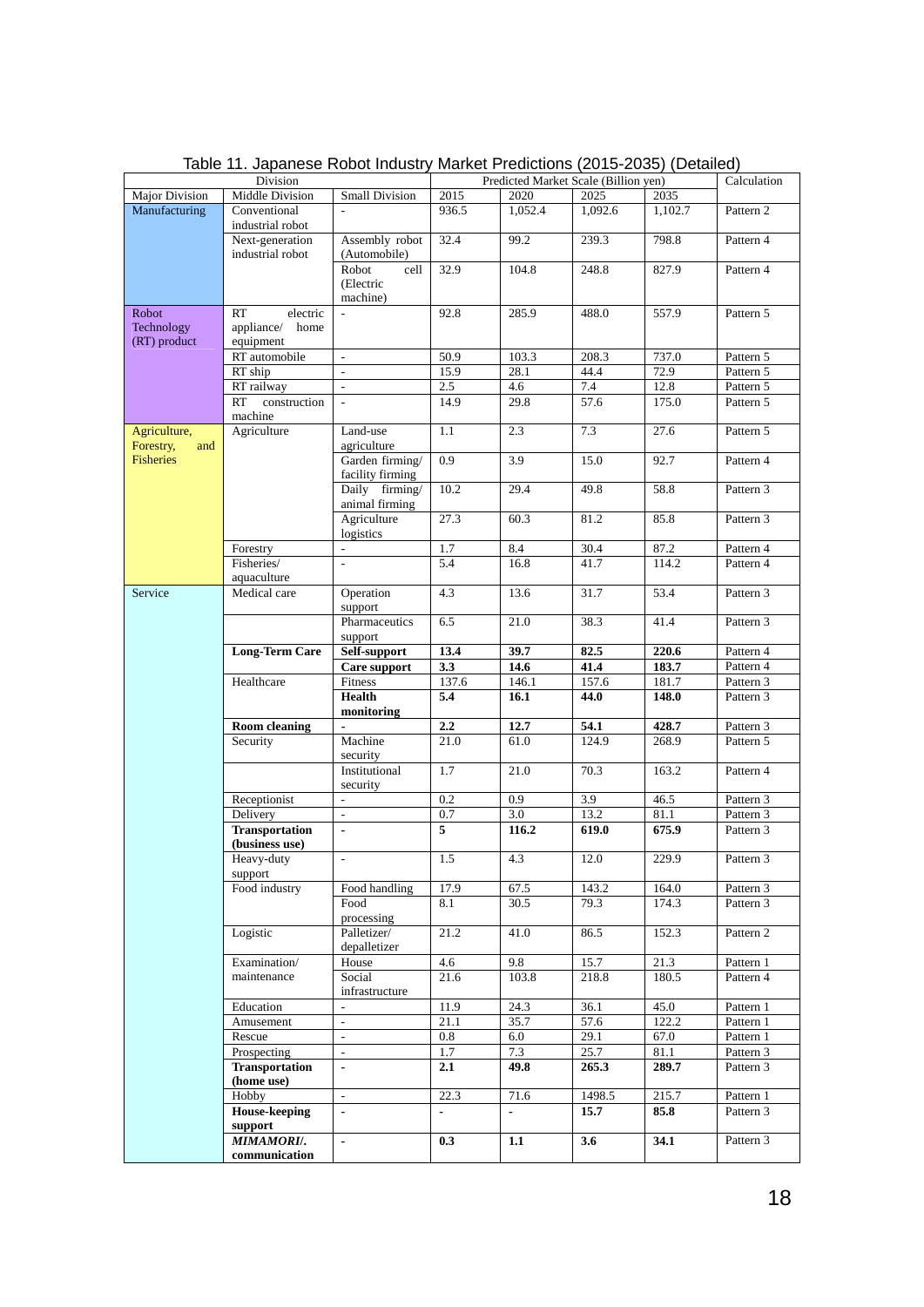(Table 11 continued)

| Division                        |                 | Predicted Market Scale (Billion ven) |        |           |         | Calculation |  |
|---------------------------------|-----------------|--------------------------------------|--------|-----------|---------|-------------|--|
| <b>Maior Division</b>           | Middle Division | <b>Small Division</b>                | 2015   | 2020      | 2025    | 2035        |  |
| Robot Total                     |                 |                                      | .599.0 | 2.853.3   | 5.258.0 | 9.708.0     |  |
| <b>Livelihood Support Robot</b> |                 |                                      | 31.7   | 250.2     | 1.109.9 | 1.980.7     |  |
| (occupancy rate in the total)   |                 |                                      | (2%)   | $(8.8\%)$ | (21%)   | (20%)       |  |

Note: Author indicates the livelihood support robot in bold face. The last row is added by Author. The original source describes the number in increments of 100 million, but this table shows the number in increments of 1 billion. The term *MIMAMORI* is hard to translate, but roughly, it means "to stand watch over frail elderly and/or small children and to offer help when necessary" in English.

**Methodology**: The prediction is calculated by the logistic curve model formed by the adoption number, household adoption rate, replacement cycle, and price transition of the anagogic (in terms of price and utilisation) product in the past market of each division.

- Pattern 1: stochastics of the existing stochastics data
- Pattern 2: stochastics based on the existing market performance
- Pattern 3: stochastics based on the model curve of the anagogic robot
- Pattern 4: stochastics based on the market needs

- Pattern 5: stochastics based on the model curve of the anagogic RT product

Source: METI (2010)

The government has heavily committed to the promotion of the livelihood robot that collaborates with care workers. The commitment originally began with the METI's policy of the "21 $^{\text{st}}$  Century Robot Challenge Program" in 2001, a year after universal long-term care insurance was implemented. Since then, the focus on the livelihood support robot has grown stronger. In 2009, the government set up the action plan to back up their activities (Table 12).

|  |  | Table 12. Action Plan to Promote Livelihood Support Robot by Government of Japan |
|--|--|----------------------------------------------------------------------------------|
|  |  |                                                                                  |

| 2009-         | The livelihood support robot project by METI (1.6 billion yen)         |  |  |
|---------------|------------------------------------------------------------------------|--|--|
| 2010-2011     | <b>Introductory Period</b>                                             |  |  |
|               | Safety check (METI)                                                    |  |  |
|               | Risk assessment (METI)                                                 |  |  |
|               | Test at care facilities (METI, MHLW)                                   |  |  |
|               | LTCI system maintenance for robot introduction (MHLW)                  |  |  |
|               | Test at special ward (e.g., Tsukuba-city)                              |  |  |
| 2012-2013     | Primary introduction                                                   |  |  |
|               | Test of care worker robot (e.g., power suite) (METI, MHLW)             |  |  |
|               | Power suite test with normal healthy subjects (METI)                   |  |  |
|               | Planning of mobility-robots (related Ministries)                       |  |  |
| $2014-$       | Major introduction through B2B (Business to Business) market           |  |  |
|               | Implementation of robot-use promotion policy (MHLW)                    |  |  |
|               | Setting up robot assessment agency (METI)                              |  |  |
|               | Implementation of the telecommunication system for robot use (MPMHAPT) |  |  |
| $\sim$ $\sim$ |                                                                        |  |  |

Note: MPMHAPT means Ministry of Public Management, Home Affairs, Posts, and Telecommunications. Source: METI (2010)

#### *Research and Development*

The experiences of well-trained care workers in Japan are greatly utilised in the research and development of the livelihood supports robot. First, robot makers, robot users (i.e., care workers and care recipients), universities, local governments, think tanks, insurance companies, venture capitals, and leasing companies have formed a collaborative body named the Association of Robot Business Promotion. The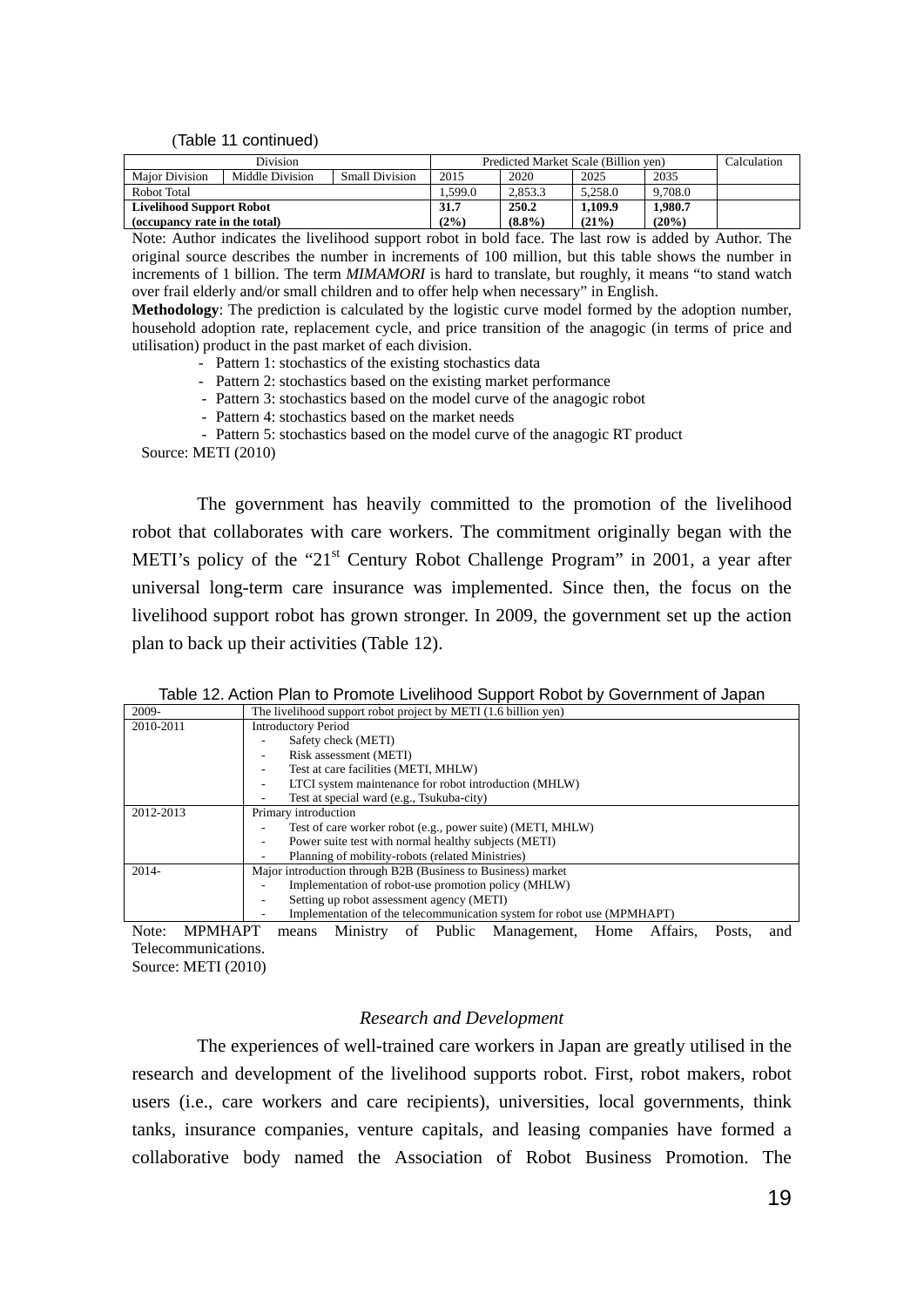association offers the members various collaborative opportunities such as business matching (Figure 5). Furthermore, the New Energy and Industrial Technology Development Organization (NEDO), a government agency, supports the establishment of ethical and safety guidelines (NEDO, 2008). Collaborating with robot makers and universities, the National Institute of Advanced Industrial Science and Technology (AIST) conducts research in Tsukuba city, a special word of long-term care. Many universities, especially, take advantage of their care worker training functions on their campuses. As mentioned in Route 2 in Figure 2, some universities hold care workers' training schools, called Care Worker/Social Worker School. Since the needs of long-term care have been increasing, today 179 universities have such schools within their campuses (Table 13). As many of the teaching staff at the schools have care worker experiences<sup>18</sup>, it is very convenient for the researchers in these universities to utilise the detailed needs of long-term care in their research.

Figure 5. The Association of Robot Business Promotion

**228 members** (as of April, 2010): robot makers, robot users (i.e., care workers and care recipients), universities, local governments, think-tanks, insurance companies, venture capitals, and leasing companies **President**: Takeshi Uchiyamada (Vice President of Toyota Motor) **Organisation**: Managerial body



**Observers**: METI, CAO, MPMHAPT, MHLW, and MLIT

Note: METI: Ministry of Economy, Trade, and Industry CAO: Cabinet Office MPMHAPT: Ministry of Public Management, Home Affairs, Post, and Telecommunications MHLW: Ministry of Health, Labour, and Welfare MLIT: Ministry of Land, Infrastructure, and Transport Source: METI (2010)

<sup>18</sup>and/or they have a very close relationship with care workers.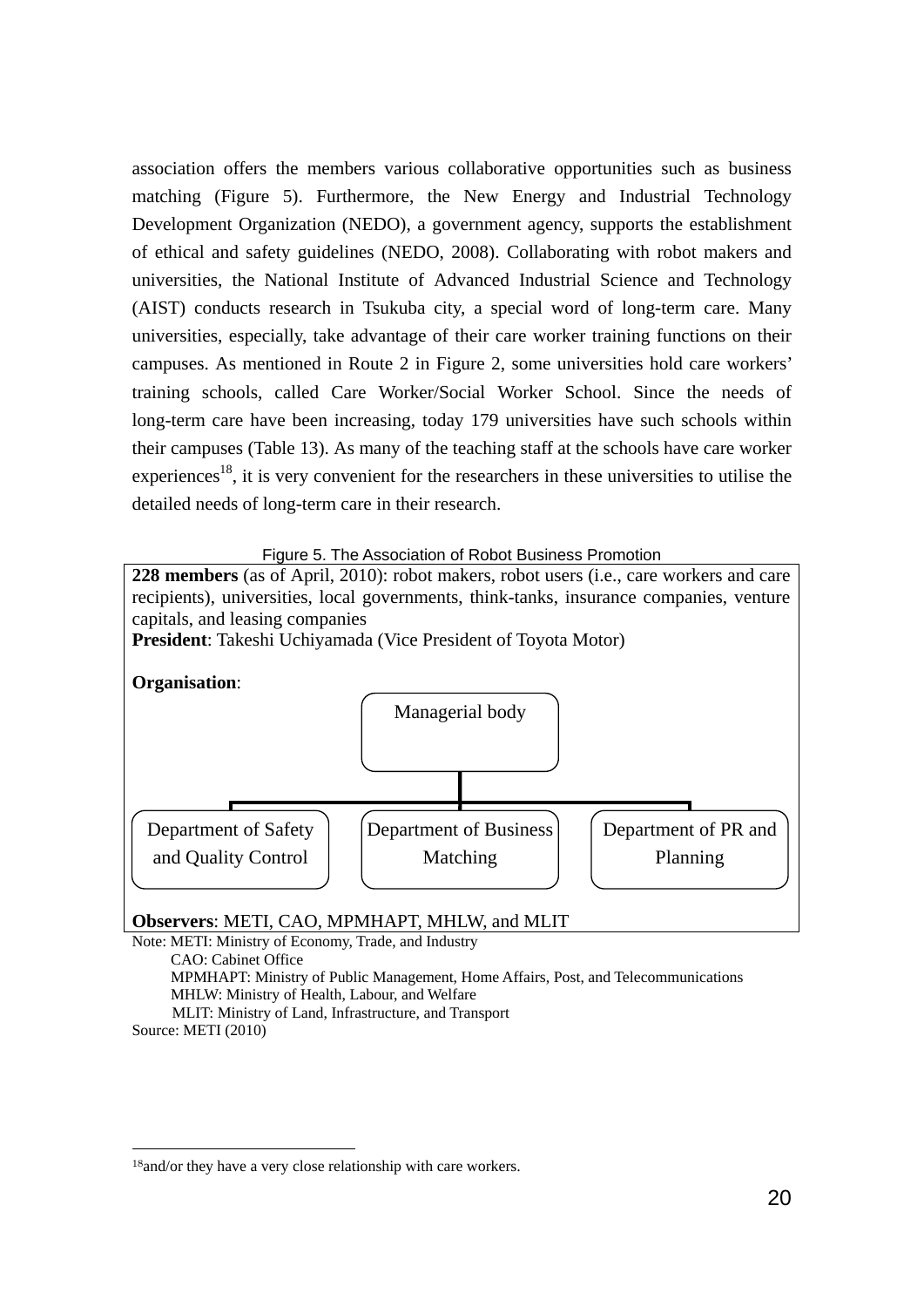| Area       | Number of Universities with<br>Care/Social Work Schools |  |  |
|------------|---------------------------------------------------------|--|--|
| Hokkaido   | 8                                                       |  |  |
| Tohoku     | 13                                                      |  |  |
| Kanto      | 55                                                      |  |  |
| Koshinetsu | 6                                                       |  |  |
| Hokuriku   | $\overline{c}$                                          |  |  |
| Tokai      | 21                                                      |  |  |
| Kinki      | 34                                                      |  |  |
| Chugoku    | 16                                                      |  |  |
| Shikoku    | 6                                                       |  |  |
| Kyushu     | 16                                                      |  |  |
| Okinawa    | $\overline{2}$                                          |  |  |
| Total      | 179                                                     |  |  |

Table 13. University with Care/Social Work School in Japan

Source: Welfare and Medical Service Agency (2010a)

#### *Robot Utilisation Cases*

Because of robot business promotion, many livelihood support robots have come into service. After many years of research and development, some have begun to grow in popularity and others are starting to be involved in overseas export. With these successes, many companies have accelerated their investment in the development of the livelihood support robot.

## *Case 1: Robot Suit HAL (Hybrid Assistive Limb)*

Robot suite HAL, developed by Yoshiyuki Sankai at Tsukuba University, can assist the wearer's movement. Bioelectric sensors attached to the skin monitor signals transmitted from the brain and control the robot suit (Sankai, 2006). With this suit, care workers can easily lift care recipients because care recipients have enhanced physical capabilities.

Collaborating with Tsukuba University and NEDO, Cyberdyne Inc<sup>19</sup> released the robot suit in the market in 2010. According to Yomiuri Online<sup>20</sup>, as of the  $20<sup>th</sup>$  of August 2010, HAL had already been introduced by 37 hospitals and nursing homes in Japan. The article also refers to the half-paralysed elderly who can ascend stairs, wearing HAL.

<sup>19</sup> A venture company founded by Yoshiyuki Sankai, who developed the robot suit.

<sup>20</sup> Online version of Yomiuri newspaper.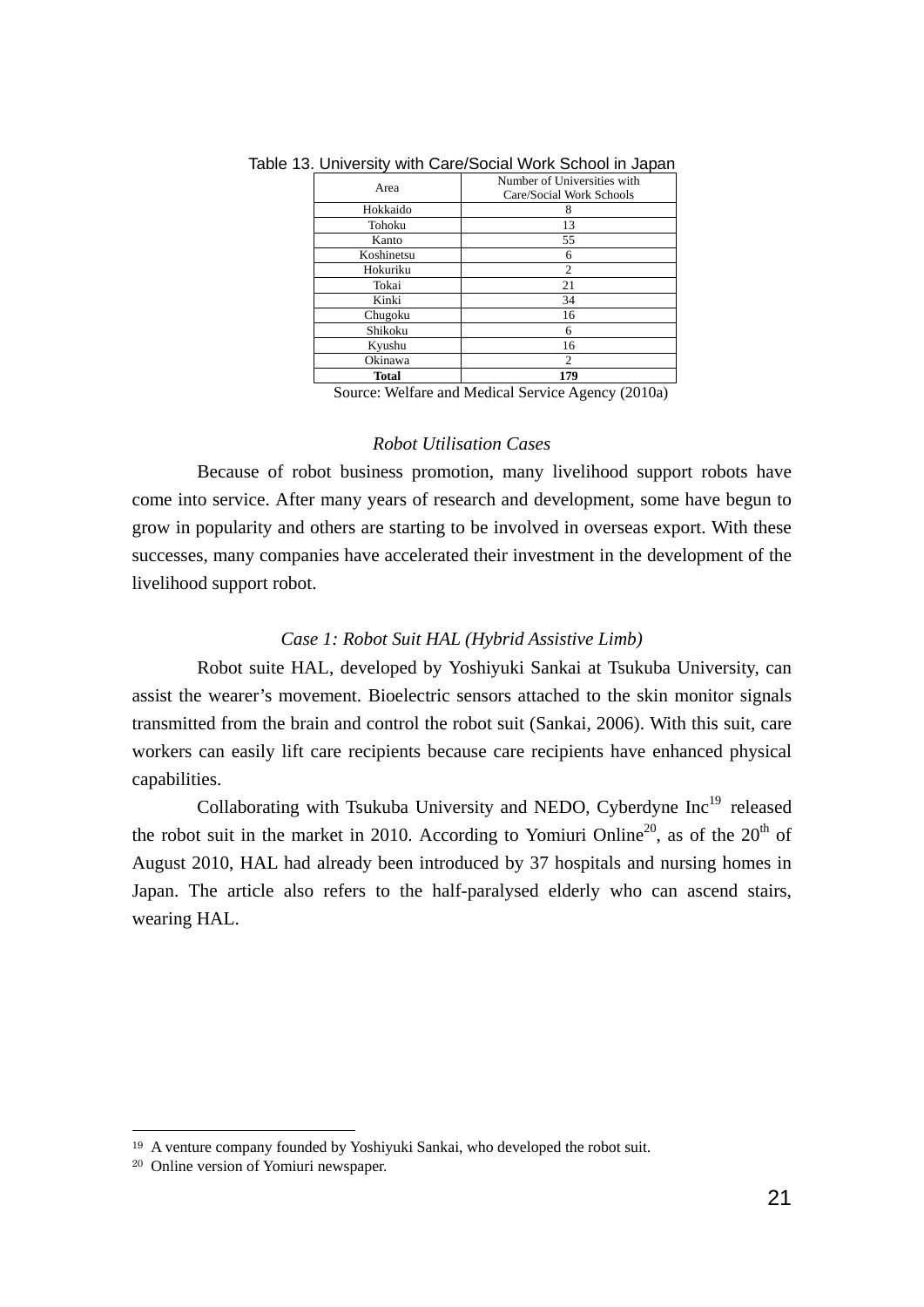

Photos up: HAL for the use of disabled Photo down left: Walking with HAL Photo down right: Care giving with HAL Source: NEDO (2010)

#### *Case 2: Therapeutic Robot PARO*

The therapeutic robot, PARO, developed by AIST, is designed to have positive psychological effects on the people attracted to it because it reacts to the people and/or develops its character as the people take care of it. According to AIST (2006) and Wada, Shibata, Musha & Kimura (2008), interacting with PARO improves brain function, as measured and analysed in the brain waves of elderly patients with cognitive disorders. Robot therapy with PARO, therefore, may mediate or prevent cognition disorders.

The use of PARO may also enhance quality of care. That is, the use of PARO makes it possible to implement a humanistic method of care giving. Takanori Shibata, Senior Research Scientist at AIST says, "Elderly people with dementia, especially if their condition is severe, may get agitated and violent, and be unable to settle down. Previously, such patients were sedated, and even now, that is sometimes the case in Europe and America. In Japan, such patients are sometimes physically restrained. If such patients have contact with PARO, however, they often settle down almost immediately, smile, and feel good. Although the use of PARO may not be 100% effective, it has no particular side effects" (Diginfonews, 2010).

In Japan, as of 2010, 1,300 PARO robots had already been released, and the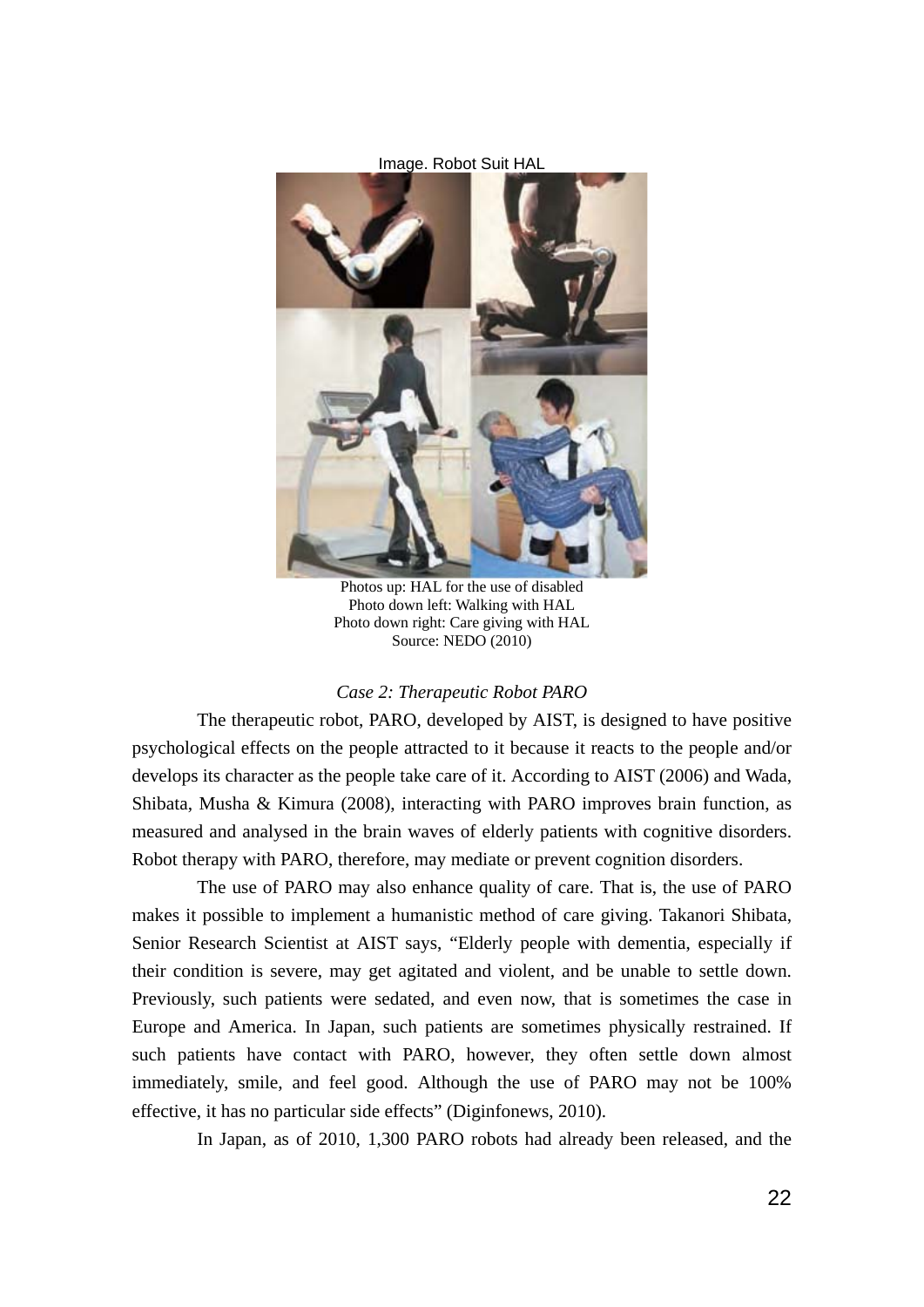sales had been extended to overseas. Care facilities in Denmark and other European countries have started to introduce PARO. PARO is expected to be sold in the United States in 2010, as PARO was certified as a medical product by the Food and Drug Administration (FDA) (Diginfonews, 2010).



Image. Therapeutic Robot PARO

Source: Wada *et al* (2008)

Not just research institutes or venture companies research the livelihood support robot. Major Japanese companies such as Toyota Motor, Honda Motor, Fuji Heavy Industries, Panasonic, Mitsubishi Heavy Industries, Toshiba, Fujitsu, NEC, Yasukawa Electric, and Hitachi have also developed livelihood support robots. Among them, Panasonic aims at 100 billion yen (about 1.25 billion USD) service robot sales in 2015 (Impress Watch, 2009). In addition, in 2010, another major technological company, Canon, announced its entry into the service robot business (Yomiuri News Paper, 2010).

## **Part 2: Discussion**

## *Possible Research Limitation*

The motivation of the Japanese government cannot directly apply to that of other governments. Japan produces about 70% of the world's industrial robots (METI, 2009: 174). It may be unique for Japan to have robots as its basic industry.

However, the idea of synergizing care workers' training to ensure quality of care and market research for future industries is applicable to other markets. As in the field of long-term care, all OECD member nations are facing rapidly increasing aging populations. All markets related to the elderly, not just the robot one, are very promising; it is worth conducting 'market research' while providing the best possible long-term care through comprehensive care workers' training.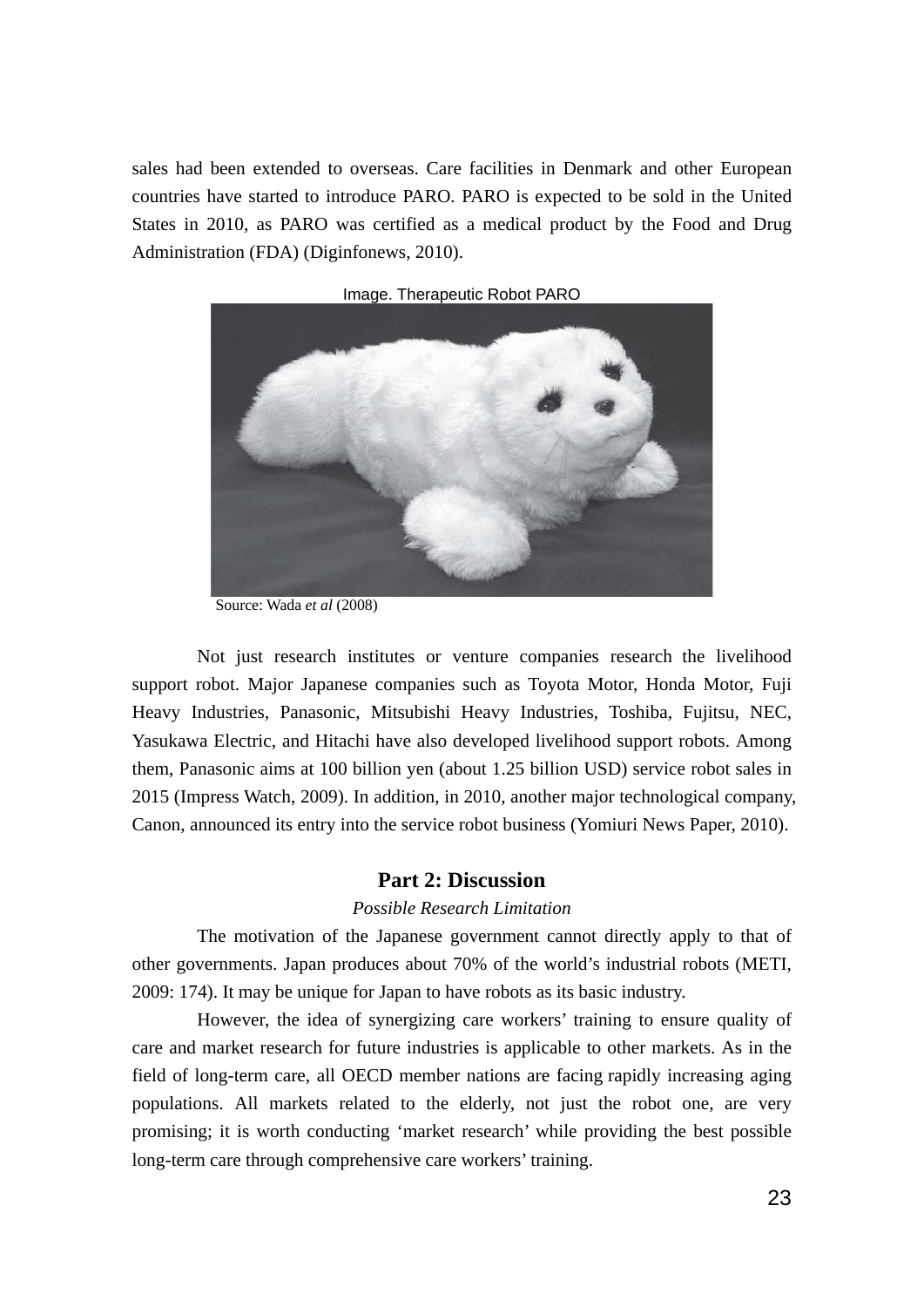## **Conclusion**

Identifying two phases of care workers' training, this paper first supported the significance of care workers' training for ensuring the quality of long-term care. This paper also found that governments could ensure the sustainability of care workers' training by aiming at the best possible long-term care. Analysing the case of Japan, the research discovered that hidden care needs uncovered by trained care workers boosted the national economy. That is, the care workers' efforts to provide the best possible service elicited potential service needs and industries responded to those needs.

The impact of these findings projects on the discussion of increasing long-term care needs. For some time, increasing long-term care needs have been perceived rather negatively, because they create a litany of public expense. Highlighting the positive social effects of increasing long-term care needs, however, the experiences of Japan provide a mechanism to make the service provision sustainable. The more training of care workers, the more hidden needs uncovered. Then, the elicited needs boost the economy. Importantly, the collaboration among governments, long-term care providers, and industries benefit them all, bringing financial sustainability for governments, better care for providers, and new business for industry. Certainly, connecting elicited long-term care needs and the robot industry might be unique to Japan. However, the principle of a market economy that elicited needs to stimulate industrial activities is applicable to every market.

For further research regarding these findings, multidisciplinary research may be required. To strike a balance between market contestability and service quality assurance, research needs to include several views: economics and business, engineering, medicine (including long-term care and nursing), education, and public policy. The challenges – and the rewards – are, indeed, multidisciplinary.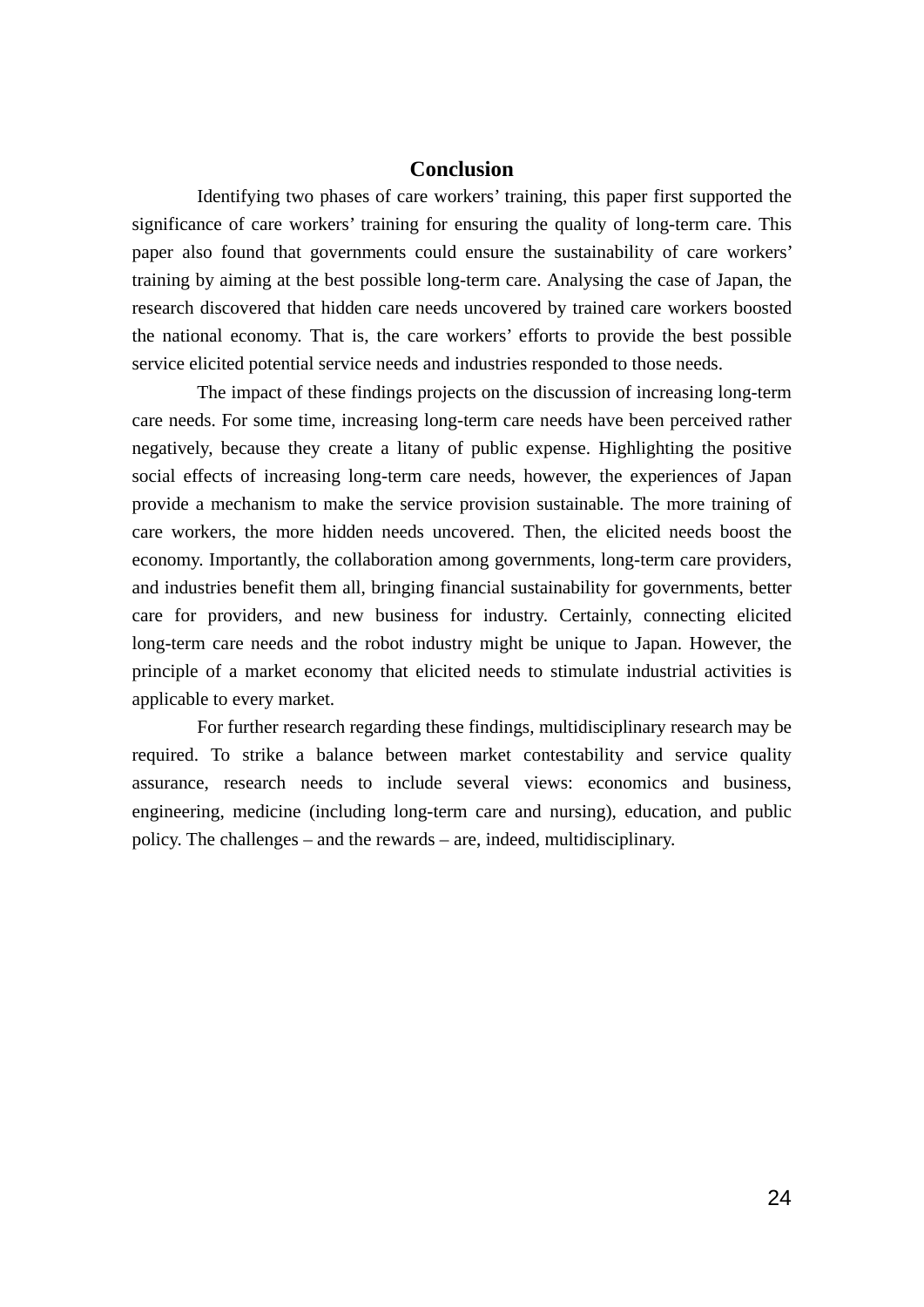## **Reference**

- Advanced Industrial Science and Technology (AIST). (2006). *Paro Found to Improve Brain Function in Patients with Cognition Disorders*. Retrieved from http://www.parorobots.com/pdf/pressreleases/Paro%20found%20to%20impro ve%20Brain%20Function.pdf
- Advanced Industrial Science and Technology (AIST). (2007). S*eikatsu-shien robotto no sangyou-ka nimukete (Industrialising the livelihood support robot)*. Retrieved from http://rd.kek.jp/slides/20070221/rtm.pdf
- Diginfonews. (2010). *PARO Theraputic Baby Harp Seal Robot*. Retrieved from http://www.diginfo.tv/2010/08/12/10-0138-r-en.php
- Donabedian, G. (1987). Commentary on some studies on the quality of care. *Health Care Financing Review*, Spec No, 75-85.
- Hansmann, H. (1980). The role of nonprofit enterprise. *Yale Law Journal*, 89(5), 835-901.
- Impress Watch. (2009). *Panasonic minsei robotto jigyou de 2015nen ni 1,000 okuen mezasu (Panasonic, aiming at 100 billion yen service robot sales in*  2015).Retrieved from

http://kaden.watch.impress.co.jp/docs/news/20091016\_321906.html

Kawamura, M (2008). *Kaigo Kaigo-roudou chousa-kenkyu project 1 cyuukanhoukoku (Care Labour Force Survey Research Project 1 Intermediately-Report)*. Retrieved from Hokkai Gakuen University Faculty of Economics website: http://www.econ.hokkai-s-u.ac.jp/~masanori/2008.09kaigo00

Kübler-Ross (1969). *On Death and Dying*. New York: Touchstone.

- Li, L., & Ziemba, R. (2009, July). *Direct Care Workers in the United States: Challenges in Recruitment, Retention and Training [PowerPoint Slides]*. Paper presented at The 19th International Association of Gerontology and Geriatrics (IAGG) Congress 2009, Paris.
- Lipsky, M. (1980). *Street-Level Bureaucracy*. New York: Russell Sage Foundation.
- Ministry of Economics and Trade (METI). (2009). *Sangyou kouzou bijon 2010 (Industrial structure vision 2010)*. Retrieved from

http://www.meti.go.jp/committee/summary/0004660/index.html

Ministry of Economics and Trade (METI). (2010). *2035nen ni muketa robotto sangyou no shourai shijou yosoku (Market forecast of robot industry in 2035)*.

Retrieved from http://www.meti.go.jp/press/20100423003/20100423003-2.pdf

Ministry of Health, Labour and Welfare (MHLW). (1996). *Jun-kangofu mondai chousa kentoukai houkoku no gaiyou (Summary of the report on the issue of Assistant*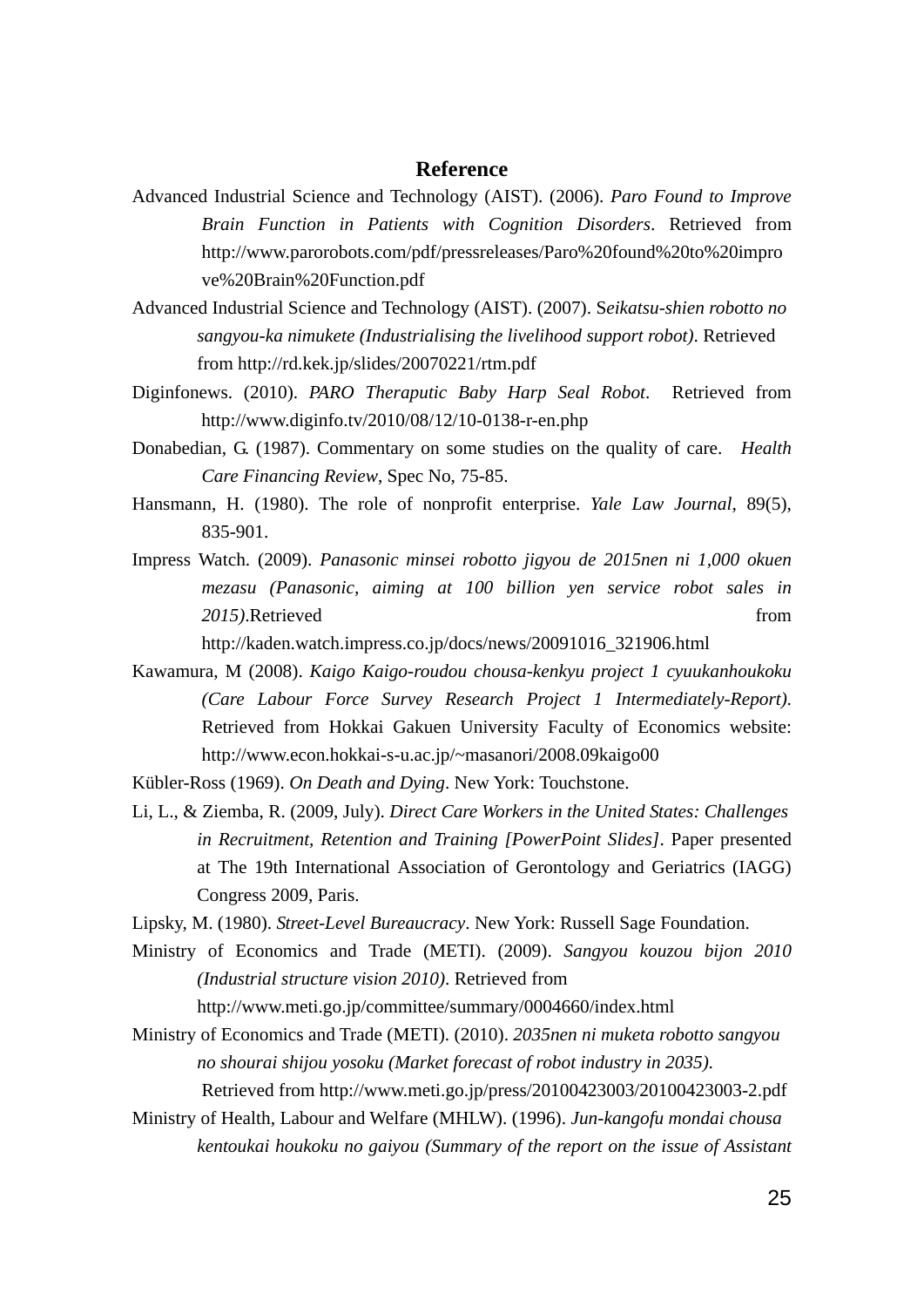*Nurse)*.Tokyo: Ministry of Health, Labour and Welfare.

- Ministry of Health, Labour and Welfare (MHLW). (2006). *Shugyou hoken-shi, Josan-pu, kango-shi, jun-kango-shi (Public Health Nurse, Maternity Nurse, Certified Nurse, and Assitant Nurse on duty)*. Retrieved from http://www.mhlw.go.jp/toukei/saikin/hw/eisei/06/kekka1.html,Nov 2010.
- Ministry of Health, Labour and Welfare (MHLW). (2008a). *Heisei 18 nendo Kaigokyuufu jittaichousa houkoku (Report on the payment of long-term care insurance's benefit 2007)*. Tokyo: Health and Welfare Statistic Association.
- Ministry of Health, Labour and Welfare (MHLW). (2008b). *Kaigo shokuin no youtuu tou kennkoumonndai ni kakawaru fukushi yougu riyou chousa (The usage of welfare equipment on care worker's health issues such as back pain)*. Tokyo: Ministry of Health, Labour and Welfare.
- Ministry of Health, Labour and Welfare (MHLW). (2009). *Fukushi, kaigo jinnzai kakuho taisaku nituite (Countermeasure to secure the human resource on welfare and care industries)*.

Retrieved from http://www.mhlw.go.jp/seisaku/09.html

- Ministry of Health, Labour and Welfare (MHLW). (2010a). *Kongo no kaigo jinzai ikusei no arikata ni kannsuru kentoukai chuukan matome (Interim Summary of the Investigation Commission on Care Worker's Training)*. Retrieved from http://www.mhlw.go.jp/stf/houdou/2r9852000000jxj2-img/2r9852000000kg8o. pdf
- Ministry of Health, Labour and Welfare (MHLW). (2010b). Kaigo fukushi-shi no gaiyou (Overview of Certified Care Worker). Retrieved from http://www.mhlw.go.jp/general/sikaku/25.html
- New Energy and Industrial Technology Development Organization (NEDO). (2008). Ningen shien-gata robotto jitsuyouka kiban gijutsu kaihatsu (Developing the platform for the use of human support robot), In Ministry of Trade and Industry (Eds),*21st century Robot Challenge Program*. Tokyo: Ministry of Economics, Trade and Industry.
- Nyman, J. A. (1994). The effects of market concentration and excess demand on the price for nursing home care. *Journal of Industrial Economics*, 42 (2):193-204.
- OECD. (2005). *The OECD Health Report: Long-term Care for Older People*. Paris: OECD.
- Paraprofessional Healthcare Institute (PHI). (2009). *Health Coverage For Direct-Care Workers: 2008 Data Update*. Retrieved from http://www.directcareclearinghouse.org/.../PHI-447%20FactSheet4\_singles.pdf